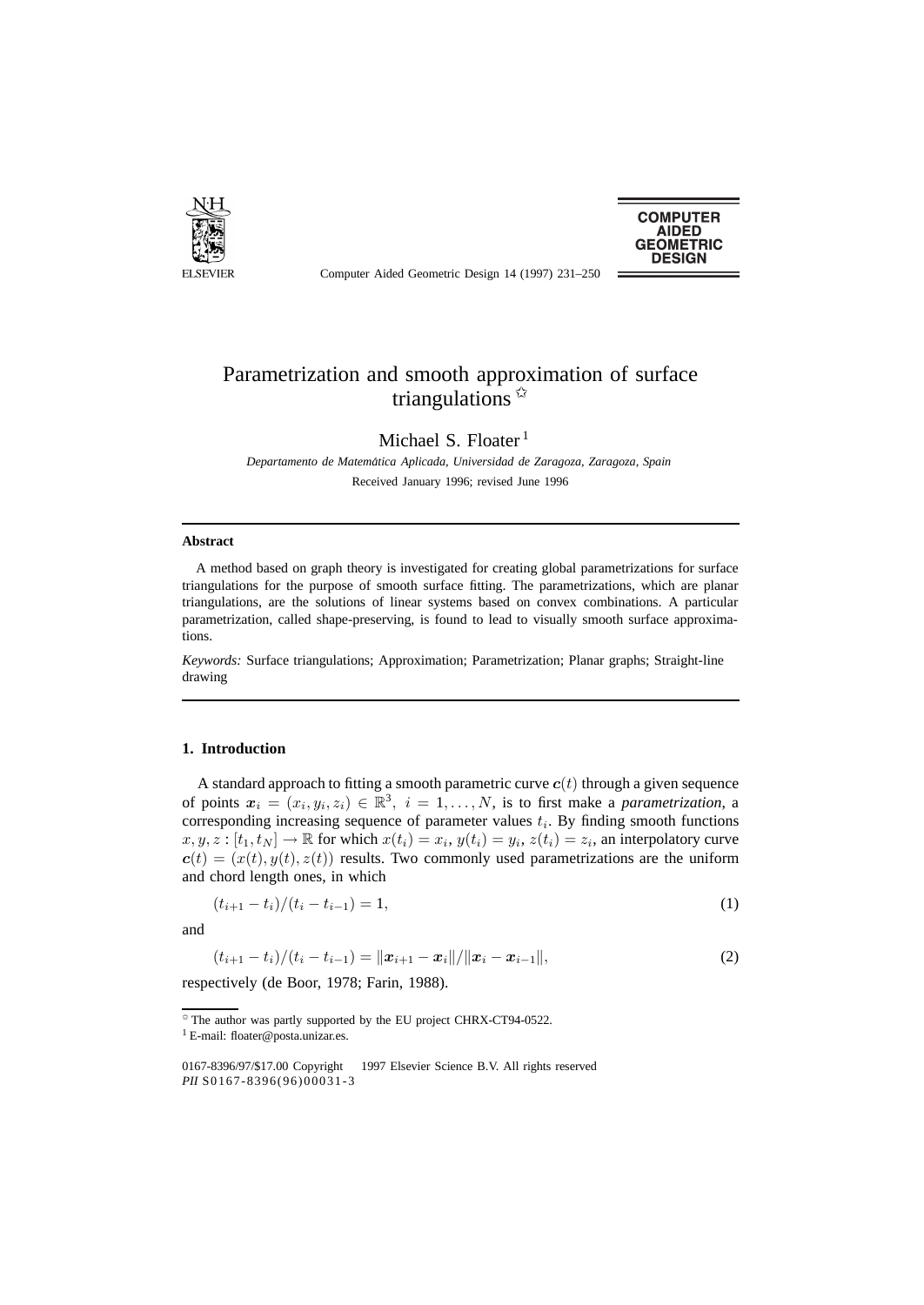In this paper we investigate, by way of numerical examples, a method for making parametrizations for a surface triangulation  $S$  (having triangular facets and a boundary), based on a method proposed by Tutte (1963) for making straight line drawings of planar graphs. The nodes  $x_i \in \mathbb{R}^3$  of S are mapped to points  $u_i = (u_i, v_i) \in D$ , for some convex  $D \subset \mathbb{R}^2$ , in such a way that the image of S is a planar triangulation P.

The basic idea is to set each  $u_i$  to be a convex combination of its neighbours. By considering certain particular convex combinations, three particular parametrizations are introduced: *uniform*, *weighted least squares*, and *shape-preserving*. The first generalizes (1) and the second and third both generalize (2). The name 'shape-preserving' is chosen because this parametrization has a reproduction property (Proposition 6).

Using a suitable scattered data method (Franke and Schumaker, 1986), smooth functions  $x, y, z: D \to \mathbb{R}$ , can be constructed independently to satisfy

$$
x(\mathbf{u}_i) = x_i, \quad y(\mathbf{u}_i) = y_i, \quad z(\mathbf{u}_i) = z_i.
$$
\n
$$
(3)
$$

A parametric surface *s*:  $D \to \mathbb{R}^3$  satisfying  $s(u_i) = x_i$  then results from setting

$$
\mathbf{s}(\mathbf{u}) = (x(\mathbf{u}), y(\mathbf{u}), z(\mathbf{u})), \quad \mathbf{u} \in D. \tag{4}
$$

Though many surface triangulations cannot be mapped into  $\mathbb{R}^2$  without considerable deformation, it has been found that surface interpolants *s* based on the shape-preserving parametrization are visually smooth. Moreover choosing  $D$  to be the unit square and using a two phase method of scattered data approximation (Franke and Schumaker, 1986), the entire surface triangulation can be smoothly approximated by a single tensor product spline surface  $s'$ , a popular surface type in applications.

Most existing methods for approximating surface triangulations fit one or more piecewise polynomial patches to each triangular facet so that the overall geometric continuity is  $G<sup>k</sup>$ , for some k. Such methods are surveyed by Lounsberry et al. (1992). However this will generate a large amount of data when the number of triangles is high. If the triangulation is a single patch it may be preferable to approximate it with a single parametric surface, for example a tensor product spline. Milroy et al. (1995) have made such approximations directly via a nonlinear minimization.

Techniques for mapping and transforming triangulations have been proposed by Maillot et al. (1993) and Li et al. (1992). The method in (Maillot et al., 1993) is to minimize an energy functional based on the theory of elasticity, while that in (Li et al., 1992) is a numerical approximation, using finite elements or finite differences of elliptic equations.

#### **2. Graphs and triangulations**

We shall draw some standard definitions from graph theory; see (Marshall, 1971). A (simple) graph  $G = G(V, E)$  is a set of nodes  $V = \{i: i = 1, ..., N\}$  and a set of edges E, a subset of the set of all unordered pairs of nodes  $(i, j)$ ,  $i \neq j$ . A node j is a *neighbour* of node i if  $(i, j) \in E$ . The *degree*  $d_i$  of the ith node is the number of its neighbours. A graph  $H$  is a *subgraph* of a graph  $G$  if both its nodes and edges belong to G.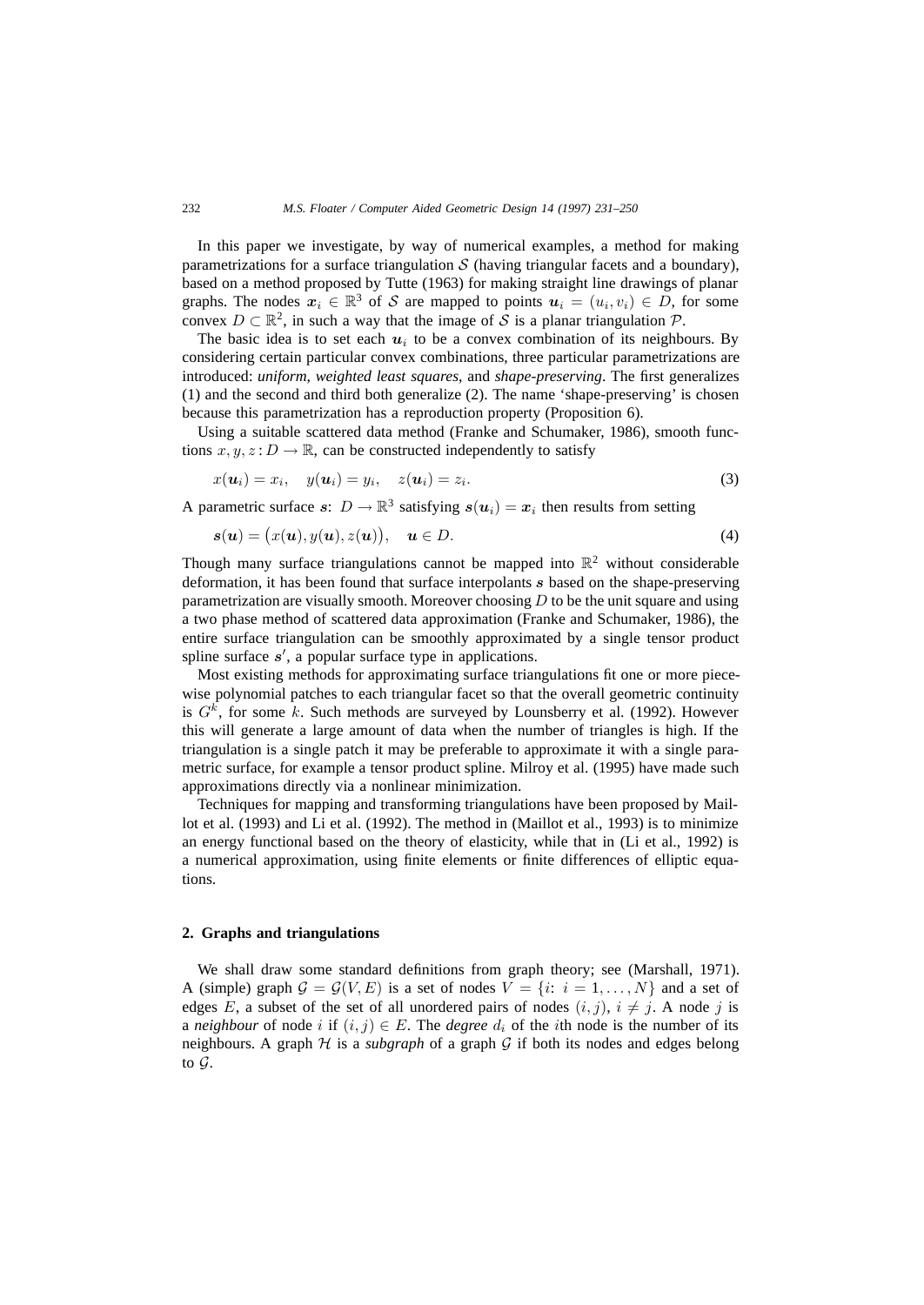

Fig. 1. A graph, a surface triangulation, and parametrization.

A graph  $G$  is said to be *planar* if it can be embedded in the plane such that (a) each node i is mapped to a point in  $\mathbb{R}^2$ ,

(b) each edge  $(i, j) \in E$  is mapped to a curve whose endpoints are i and j,

(c) the only intersections between curves are at common endpoints.

Such a planar embedding of G is referred to by Nishizeki (1990) as a *plane* graph. A plane graph partitions the plane into connected regions called *faces*. In particular the unbounded face is called the *outer* face. Different embeddings of a planar graph may partition the plane in different ways and this justifies the separate term plane graph.

The subsequent definitions have been chosen to suit the particular applications we have in mind. Let  $\mathcal G$  be a plane graph and define  $\partial \mathcal G$  as the subgraph consisting of all nodes and edges which are incident on the outer face. If ∂G is a simple planar curve then we shall say that G is *simply connected* and that ∂G is the *boundary* of G.

We shall say that a plane graph is *triangulated* if all its bounded faces are triangular, i.e., have three edges (no demand is placed on the outer face).

In this paper  $G$  will always be a simply-connected triangulated plane graph, with  $N \geqslant 3$ . An example is shown in Fig. 1. Though the methods to be discussed can certainly be generalized to a wider range of graphs, including many having faces with more than three edges, this might complicate the exposition unduly and moreover triangulated graphs enjoy some particularly nice properties (see Proposition 4).

We can now describe the triangulations we are interested in.

**Definition 1.** A *planar triangulation*  $P$  is a simply-connected triangulated plane graph whose edges are straight lines.

Let F be the set of bounded (triangular) faces of G and we write  $G = \mathcal{G}(V, E, F)$ .

**Definition 2.** A *surface triangulation*  $S = S(G, X)$  is an embedding in  $\mathbb{R}^3$  of a simplyconnected triangulated plane graph  $G(V, E, F)$ ,  $V = \{i: i = 1, ..., N\}$ , with node set  $X = \{x_i \in \mathbb{R}^3 : i = 1, ..., N\}$ , and with straight lines for edges and triangular facets for faces.

Fig. 1 shows an example. We remark that our surface triangulation is less general than the triangulations discussed by Schumaker (1993) where the topology can be arbitrary.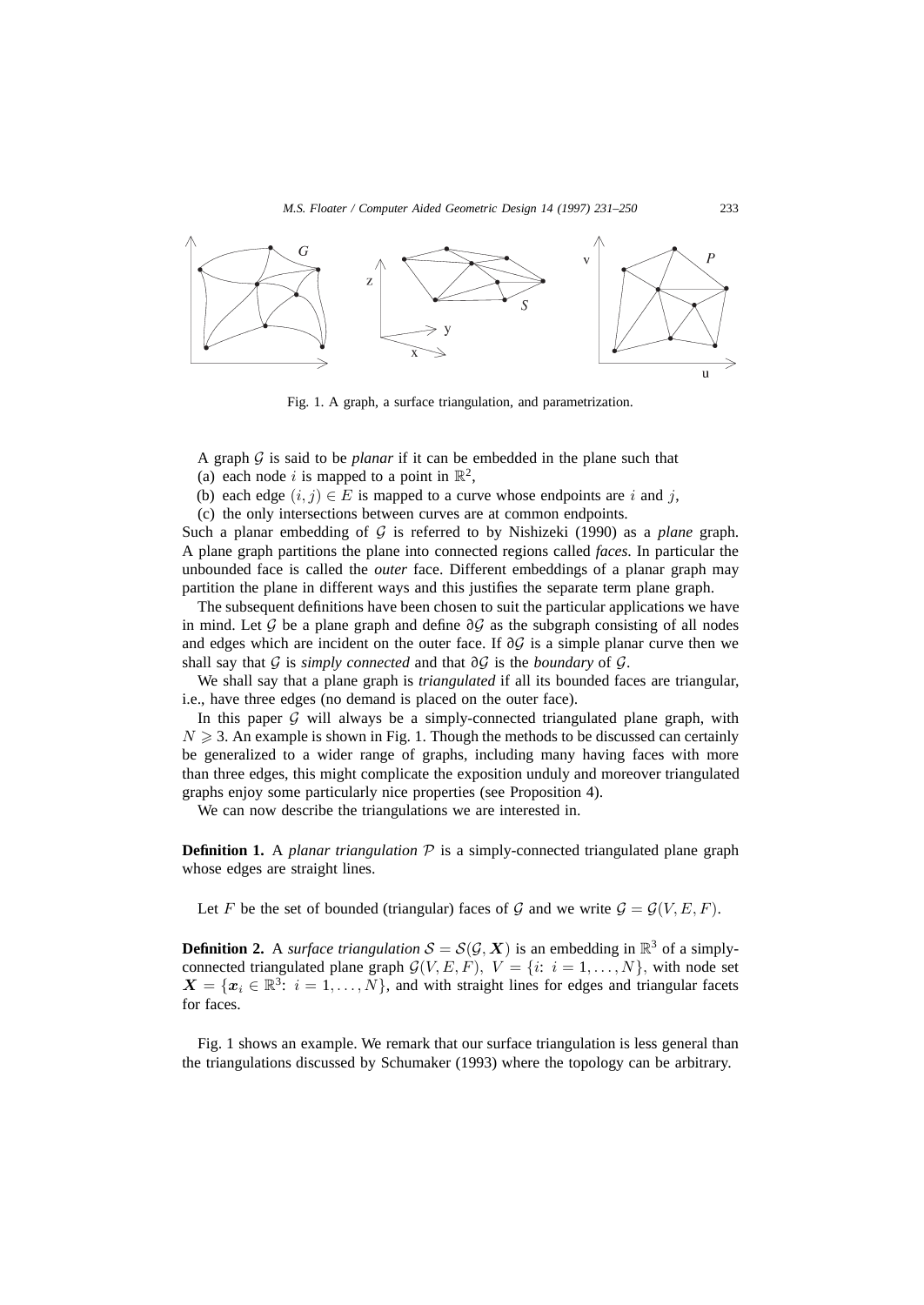### **3. Parametrizations**

Since the boundary  $\partial \mathcal{G}$  of a simply-connected plane graph  $\mathcal{G}$  is a simple closed planar curve it has a well-defined orientation, which we will take as the anticlockwise direction.

**Definition 3.** Two simply-connected triangulated plane graphs  $G_1$  and  $G_2$  are *isomorphic* if there is a 1–1 correspondence between their nodes, edges, and faces in a such a way that: corresponding edges join corresponding points; corresponding faces join corresponding points and edges; and the two anticlockwise sequences of nodes in  $\partial \mathcal{G}_1$  and ∂G<sup>2</sup> correspond.

We are now ready to formulate our notion of a parametrization for a surface triangulation; see Fig. 1.

**Definition 4.** A *parametrization* of a surface triangulation  $S(G, X)$  is any planar triangulation  $P$  which is isomorphic to  $G$ .

In this paper we are concerned with finding a parametrization  $P$  for a given surface triangulation S for the purpose of approximating S by a smooth parametric surface. We note from Definition 4 that  $P$  need not in general depend on the geometry of  $S$ , defined by the points in  $X$ . However our numerical examples will demonstrate that in order to approximate S by a smooth surface, the local geometry of  $P$  ought to mimic the local geometry of S.

**Example 1.** Let  $u_1, \ldots, u_N, N \geq 3$ , be arbitrary pairwise distinct points in  $\mathbb{R}^2$ , not all collinear, and let  $z_1, \ldots, z_N \in \mathbb{R}$  be arbitrary. Let  $\mathcal P$  be any triangulation, for example the Delaunay triangulation (Preparata and Shamos, 1985; Schumaker, 1987), of the  $u_i$ and set  $x_i = (u_i, v_i, z_i)$ , for  $i = 1, ..., N$ , where  $u_i = (u_i, v_i)$ . Then  $P$  is a planar triangulation and  $S(\mathcal{P}, \mathbf{X})$  is a surface triangulation with parametrization  $\mathcal{P}$ .

In Example 1, a natural parametrization  $P$  is provided for approximating S. If  $z_i =$  $f(u_i, v_i)$  for some unknown  $C^1$  function  $f : \mathbb{R}^2 \to \mathbb{R}$ , it is usual to approximate f by a spline function  $g : \mathbb{R}^2 \to \mathbb{R}$ . Yet, especially if f has steep gradients, a much better result might be obtained by approximating S and hence the surface  $(u, v) \mapsto (u, v, f(u, v))$ by a parametric surface  $s : \mathbb{R}^2 \to \mathbb{R}^3$ . This allows the possibility of choosing other parametrizations of  $S$  which may yield smoother surface approximations.

**Example 2.** Let  $s : [0, 1] \times [0, 1] \rightarrow \mathbb{R}^3$  be a smooth surface and let  $u_1, \ldots, u_N, N \ge 3$ , be arbitrary pairwise distinct points in  $[0, 1] \times [0, 1]$ , not all collinear. Let P be any triangulation of the  $u_i$ . If  $x_i = s(u_i)$ ,  $X = \{x_i: i = 1, ..., N\}$  then  $S(\mathcal{P}, X)$  is a surface triangulation and  $P$  is a parametrization of it.

We remark that  $S$  in Example 2 need not be injectively projectable onto the plane as in Example 1.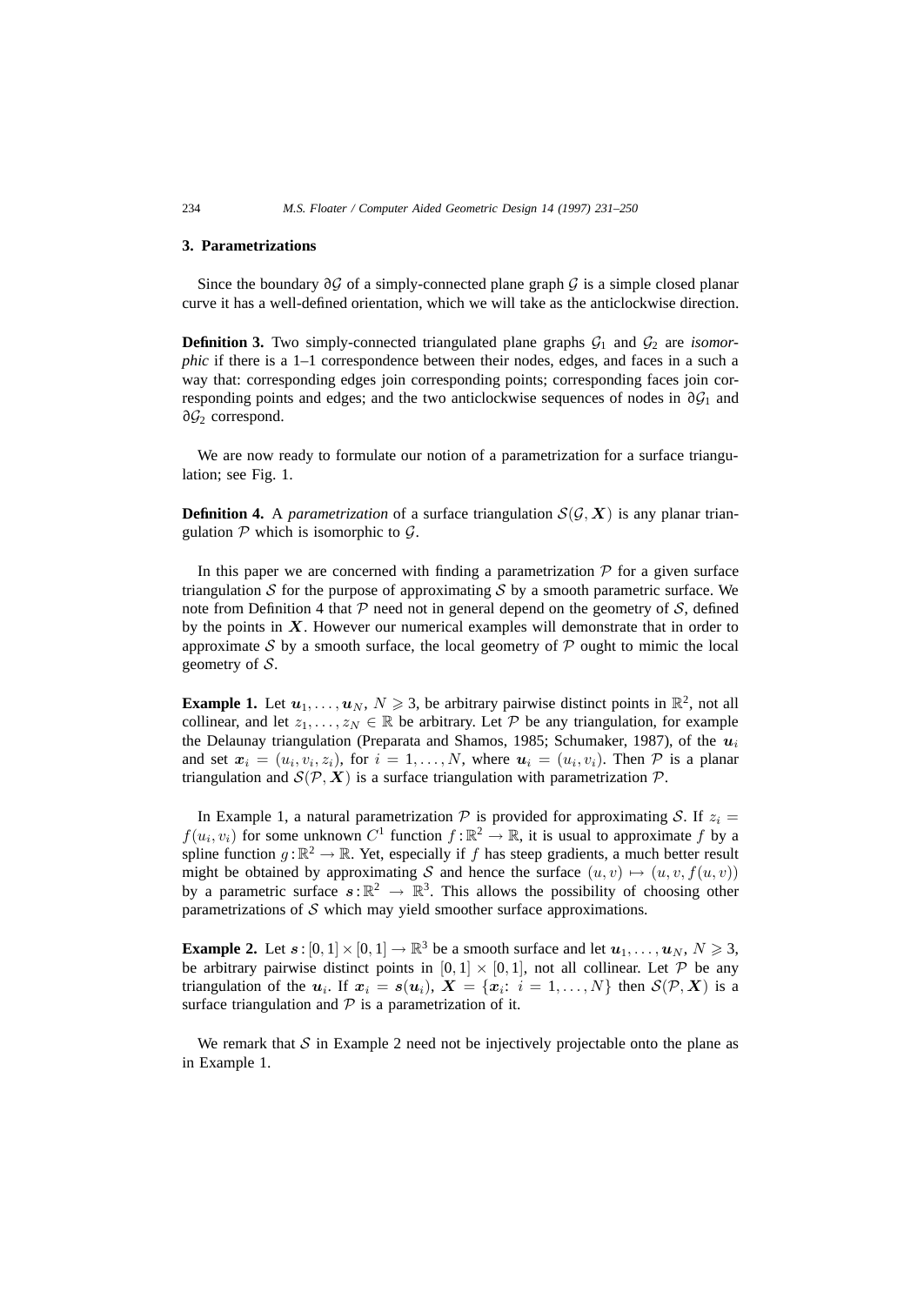Surface triangulations also arise as crude approximations of various kinds of nonexplicit data sets such as cross-sectional data (Schumaker, 1990; Floater and Westgaard, 1995) and densely scattered data sampled from three-dimensional objects (Hoppe et al., 1992), provided the topology is suitable. In these cases usually no parametrization is available and it is especially important to be able to construct one.

# **4. Method for parametrization**

Finding any parametrization  $P$  for a given surface triangulation S can be seen to be equivalent to finding a planar triangulation (with straight line edges) isomorphic to a given triangulated plane graph  $G$ . In the language of graph theory this is a matter of constructing a straight line drawing of a plane graph. It was first shown by Fáry  $(1948)$ , using a proof by induction, that every (simple) plane graph has a straight line drawing.

Later Tutte (1960, 1963) gave a constructive proof employing a method known as the 'barycentric mapping' for making such a drawing. The boundary nodes of  $\mathcal G$  are mapped to the boundary of any convex polygon and every internal node in the drawing is defined to be the centre of mass of its neighbours, their barycentre; see Fig. 2. The reader is referred to Chiba et al. (1985) and Nishizeki (1990) for discussions and further methods for constructing straight line drawings of planar graphs.

Tutte's barycentric mapping is the start point for the remainder of this paper. In the following pages we will proceed by

- (i) first observing that the barycentric mapping can be made much more general by allowing each internal node to be *any* convex combination of its neighbours, and
- (ii) provide an algorithm for choosing the convex combinations so that  $P$  locally preserves the shape of S.

Let  $S(G, X)$ , with  $G = G(V, E, F)$ , be a surface triangulation with node set  $X = \{x_i = (x_i, y_i, z_i)\}\$ ,  $1 \leq i \leq N$ . Assume, by relabelling nodes if necessary, that  $x_1, \ldots, x_n$  are the internal nodes and  $x_{n+1}, \ldots, x_N$  are the boundary nodes in any anticlockwise sequence with respect to the boundary of G. Let  $K = N - n$ . Consider the following definitions.



Fig. 2. The barycentric mapping.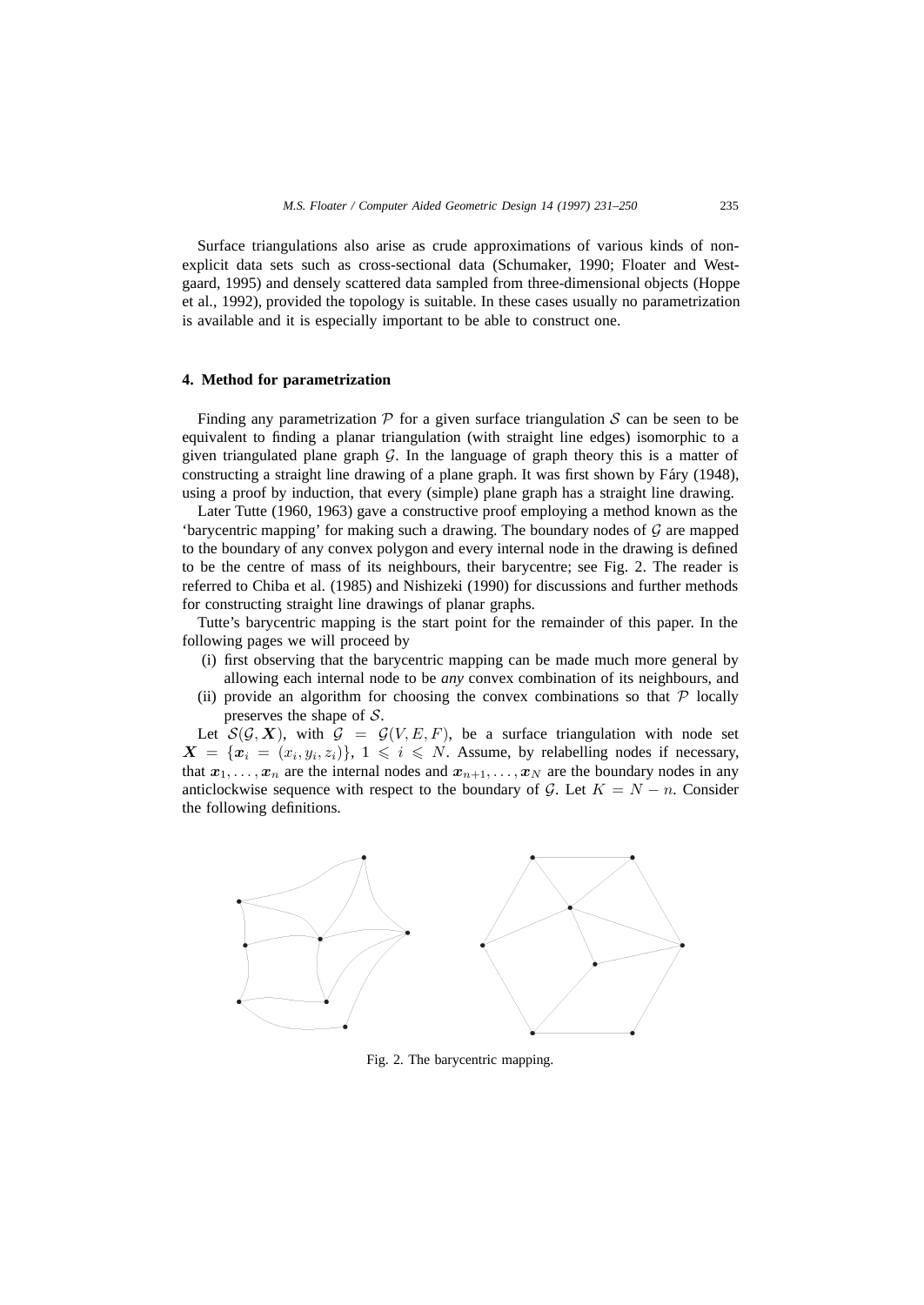(1) Choose

$$
u_{n+1},\ldots,u_N,\tag{5}
$$

to be the vertices of any K-sided convex polygon  $D \subset \mathbb{R}^2$  in an anticlockwise sequence. (2) For each  $i \in \{1, \ldots, n\}$ , choose any set of real numbers  $\lambda_{i,j}$  for  $j = 1, \ldots, N$ such that

$$
\lambda_{i,j} = 0, \quad (i,j) \notin E, \qquad \lambda_{i,j} > 0, \quad (i,j) \in E, \qquad \sum_{j=1}^{N} \lambda_{i,j} = 1,
$$
\n(6)

and define  $u_1, \ldots, u_n$  to be the solutions of the linear system of equations,

$$
\boldsymbol{u}_i = \sum_{j=1}^N \lambda_{i,j} \boldsymbol{u}_j, \quad i = 1, \dots, n. \tag{7}
$$

Finally let

$$
\mathcal{P} = \mathcal{P}(\mathcal{G}, U_b, \Lambda), \quad \text{with } U_b = \{u_{n+1}, \dots, u_N\}, \text{ and}
$$

$$
\Lambda = (\lambda_{i,j})_{i=1,\dots,n, j=1,\dots,N}, \tag{8}
$$

be the embedding of  $\mathcal{G}(V, E, F)$  in  $\mathbb{R}^2$  with nodes  $u_1, \ldots, u_n$ , straight lines for edges, and triangles for faces.

Note that the equations in (7) demand that every internal point  $u_i$  be a strict convex combination of its neighbours.

We wish to show that  $P$  is a parametrization of S. From Definitions 3 and 4 we see, provided P is well-defined, that since P is isomorphic to G, P is a parametrization provided it is a valid planar triangulation. It is thus only necessary to show that the nodes  $u_i \in \mathcal{P}$  are well-defined, distinct and that no two edges intersect except at common end points.

Tutte (1963) was interested in a method of making a straight line drawing of a planar graph. For a large class of plane graphs  $G$ , including triangulated ones, he proposed equations (7) in the special case when  $\lambda_{i,j} = 1/d_i$  for all  $(i,j) \in E$ ,  $i = 1, \ldots, n$  (i.e.,  $u_i$  is the barycentre of its neighbours). He proved in this case that they have a unique solution and that P is a straight line drawing, that is to say that  $u_1, \ldots, u_n$  are unique, distinct and no two edges of  $P$  intersect except at common end points. In our case  $G$ is a simply-connected triangulated plane graph. Thus  $P$  is a parametrization of  $S(G, X)$ whenever  $\lambda_{i,j} = 1/d_i$  for all  $(i, j) \in E$ ,  $i = 1, \ldots, n$ .

We now consider the case of general  $\lambda_{i,j}$  in (6). The important thing is to show that (7) has a unique solution. To this end, note that it can be rewritten in the form

$$
\boldsymbol{u}_i - \sum_{j=1}^n \lambda_{i,j} \boldsymbol{u}_j = \sum_{j=n+1}^N \lambda_{i,j} \boldsymbol{u}_j, \quad i = 1, \dots, n.
$$
 (9)

By considering the two components  $u_i$  and  $v_i$  of  $u_i$  separately this is equivalent to the two matrix equations

$$
A\mathbf{u} = \mathbf{b}_1, \qquad A\mathbf{v} = \mathbf{b}_2. \tag{10}
$$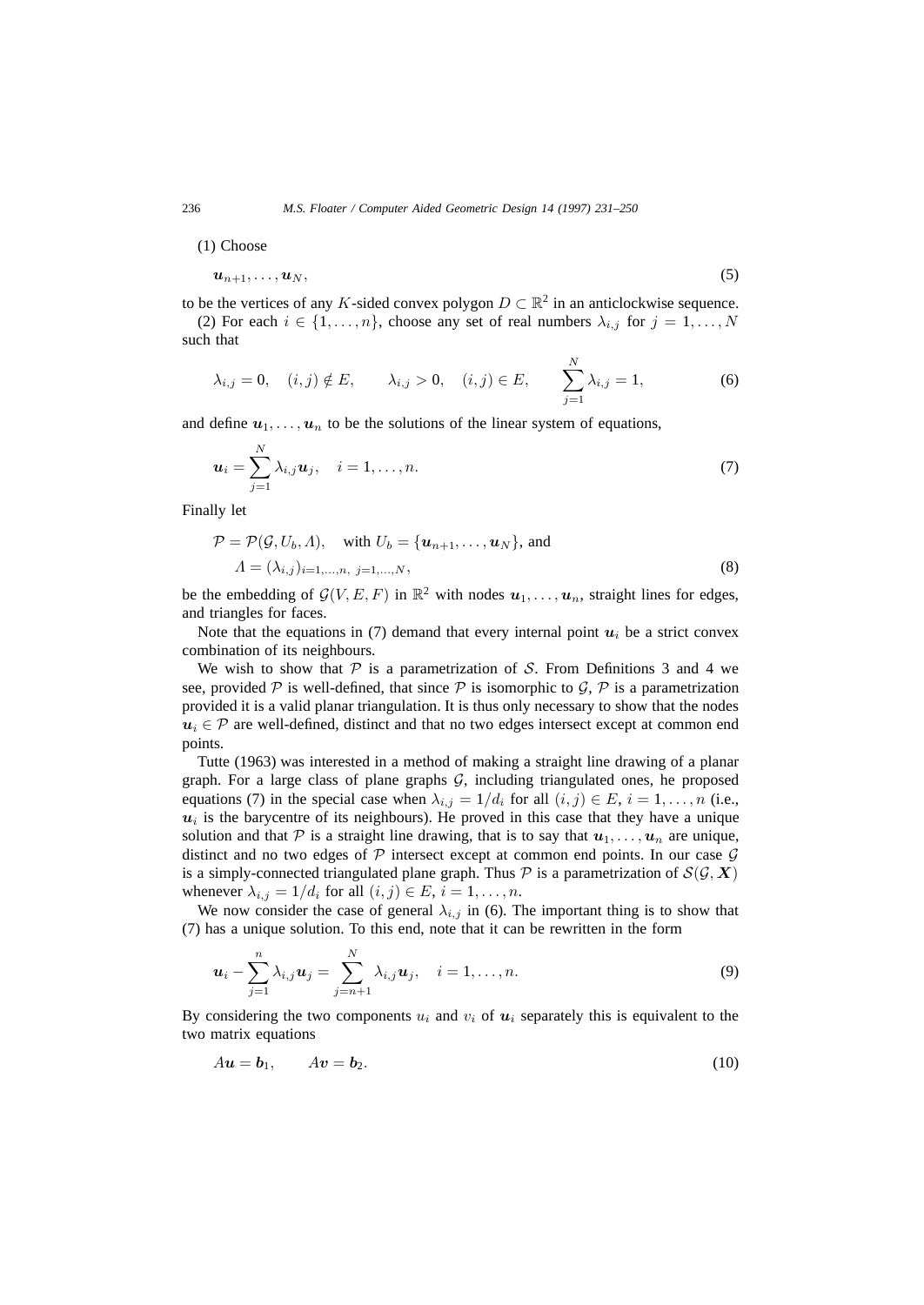Here *u* and *v* are the column vectors  $(u_1 \dots u_n)^\text{T}$  and  $(v_1 \dots v_n)^\text{T}$  respectively. The matrix A is  $n \times n$  having elements

$$
a_{i,i} = 1, \qquad a_{i,j} = -\lambda_{i,j}, \quad j \neq i.
$$

The existence and uniqueness of a solution to (7) is thus equivalent to the non-singularity of the matrix A. The proof of the following result is based on a proof in (Atkinson, 1989) of the invertibility of a matrix occurring from a finite difference approximation of Poisson's equation  $\Delta u = f$  in two dimensions.

#### **Proposition 1.** *The matrix* A *is nonsingular.*

**Proof.** That A is nonsingular is equivalent to the property that the only solution of the equation  $Aw = 0$  is  $w = 0$  (Atkinson, 1989). From (7) the equation  $Aw = 0$  can be written as

$$
w_i = \sum_{j=1}^{N} \lambda_{i,j} w_j, \quad i = 1, \dots, n,
$$
\n(11)

where  $w_{n+1} = \cdots = w_N = 0$ .

N

Let  $w_{\text{max}}$  be the maximum of the  $w_1, \ldots, w_n$  and suppose that  $w_{\text{max}} = w_k$ . Consider any neighbouring node j of the node k. Since  $w_k = w_{\text{max}}$  and because of (6), the only way that (11) can be satisfied is if  $w_j = w_{\text{max}}$ . In a similar way every neighbour j of a neighbour of k must satisfy  $w_j = w_{\text{max}}$  and so on. Eventually, since G is connected, a boundary node must be reached with the result that  $w_j = w_{\text{max}}$  for some  $j \in \{n +$  $1, \ldots, N$ . This implies that  $w_{\text{max}} = 0$ . A similar argument shows that  $w_{\text{min}} = 0$  and therefore that  $w = 0$ .  $\Box$ 

It remains to show that  $P$  is a triangulation. The proof in (Tutte, 1963) that  $P$  is a straight line drawing when  $\lambda_{i,j} = 1/d_i$  for  $(i,j) \in E$ , depends on only one selfexplanatory property of barycentres. This property is that if a point  $w \in \mathbb{R}^2$  is the barycentre of any points  $w_1, \ldots, w_d \in \mathbb{R}^2$  and *l* is any line passing through *w*, then either (a) all the  $w_i$  lie on *l* or (b) there is at least one  $w_i$  on either side of *l*. Since this property evidently still holds when *w* is any strict convex combination of its neighbours, the theorem in (Tutte, 1963) also applies for the most general  $\lambda_{i,j}$  in (6). We conclude as follows.

**Corollary 2.** Let  $S(G, X)$  be a surface triangulation and let  $P = P(G, U_b, \Lambda)$  be an *embedding of* G *as in* (8)*. Then* P *is a parametrization of* S*.*

The proof in (Tutte, 1963) involves a considerable amount of graph theory. We provide here a simple proof that all the internal  $u_i \in \mathcal{P}$  ( $i = 1, \ldots, n$ ) belong to D, even though it is a consequence of Corollary 2, as it emphasizes the importance of the convexity of D.

**Proposition 3.** *Every internal node*  $u_i$  *of*  $P$ *,*  $i \in \{1, \ldots, n\}$ *, belongs to D*.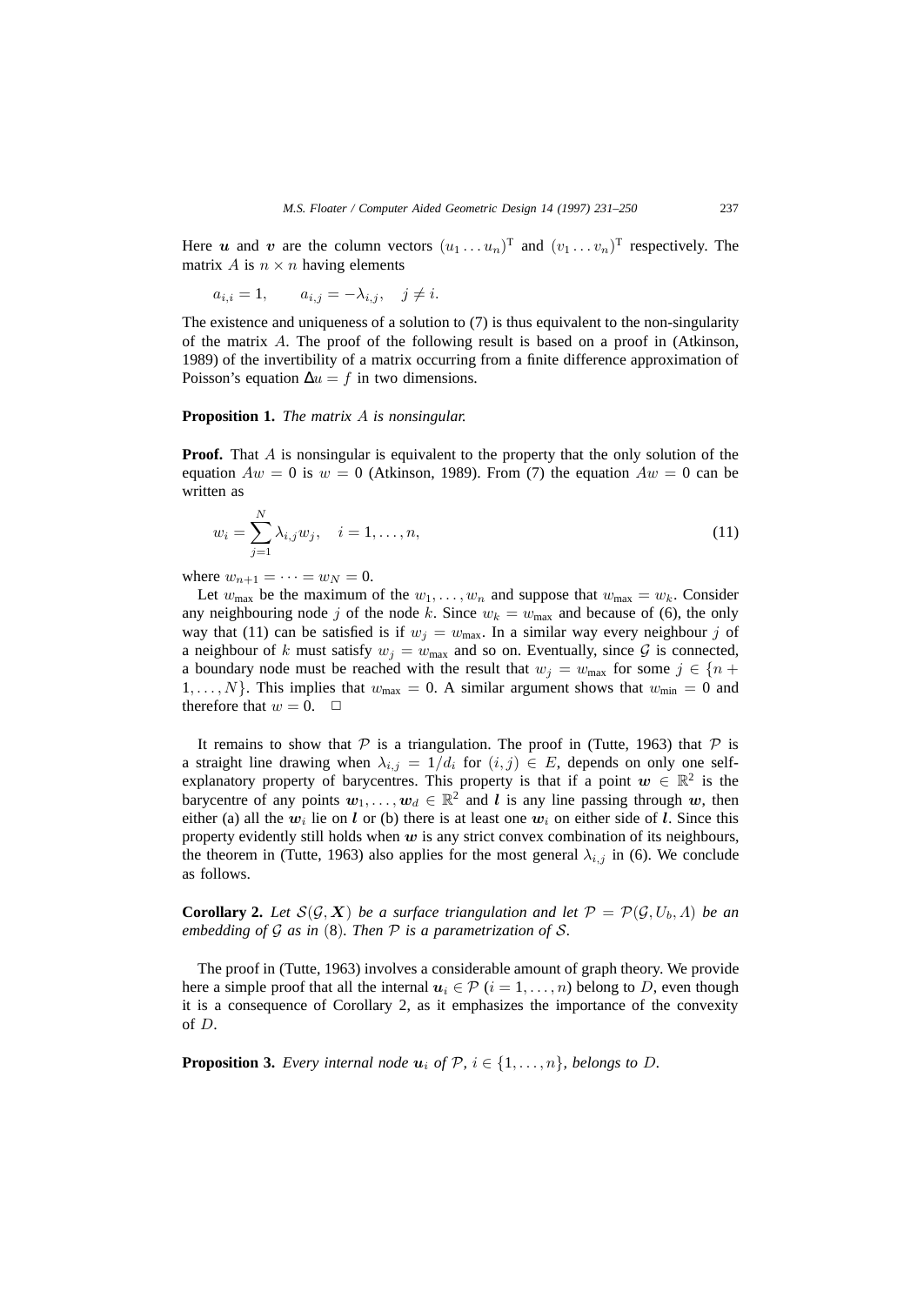

**Proof.** By Proposition 1,  $u_1, \ldots, u_n$  are well-defined.

To obtain a contradiction suppose that there is at least one internal node of  $P$  not belonging to D. Let  $u_i$  be any such node whose shortest distance to D is maximal and, since D is convex, let *w* be the unique point in ∂D nearest to it. The point *w* may be either a vertex of  $D$  or a point on one of its edges, as in Fig. 3.

Passing through  $u_i$  is an infinite line *l*, perpendicular to the vector  $u_i - w$ . It divides  $\mathbb{R}^2$  into two open half spaces and no point  $u_j$  lies in the half space S not containing w.

Now, since  $u_i$  is a strict convex combination of its neighbours and none of them belong to S, they must all lie on *l*. By the same reasoning, the neighbours of the neighbours of  $u_i$  must lie on this line too, and so on. Eventually, since  $\mathcal G$  is connected, this implies that a boundary node, which is a point in  $\partial D$ , lies on *l* which is a contradiction.  $\Box$ 

The convexity of  $D$  is also a necessary condition for all solutions of (7) satisfying (6) to belong to D. Even though the single internal node in Fig. 4 is a convex combination of its neighbours it nevertheless lies outside  $D$  (though not outside the convex hull of  $D$ ). The class of parametrizations of the form (8) is very large as we will now see.

**Proposition 4.** Let  $P(S)$  be the class of all parametrizations, according to Definition 4,

*of a given surface triangulation* S. Define  $T(S) \subset P(S)$  to be those parametrizations *of the form* (8) *and let*  $C(S) \subset P(S)$  *be those parametrizations whose boundary nodes are the vertices of a convex polygon in an anticlockwise sequence. Then*  $T(S) = C(S)$ .

**Proof.** Due to (5) and Corollary 2,  $T(S) \subset C(S)$ . Now suppose  $P \in C(S)$ . Then since  $P$  is a planar triangulation, every internal node lies strictly inside the convex hull of its neighbours. Indeed, otherwise one of the faces incident on the node would not be a convex polygon and so could not be a triangle. Consequently every node can be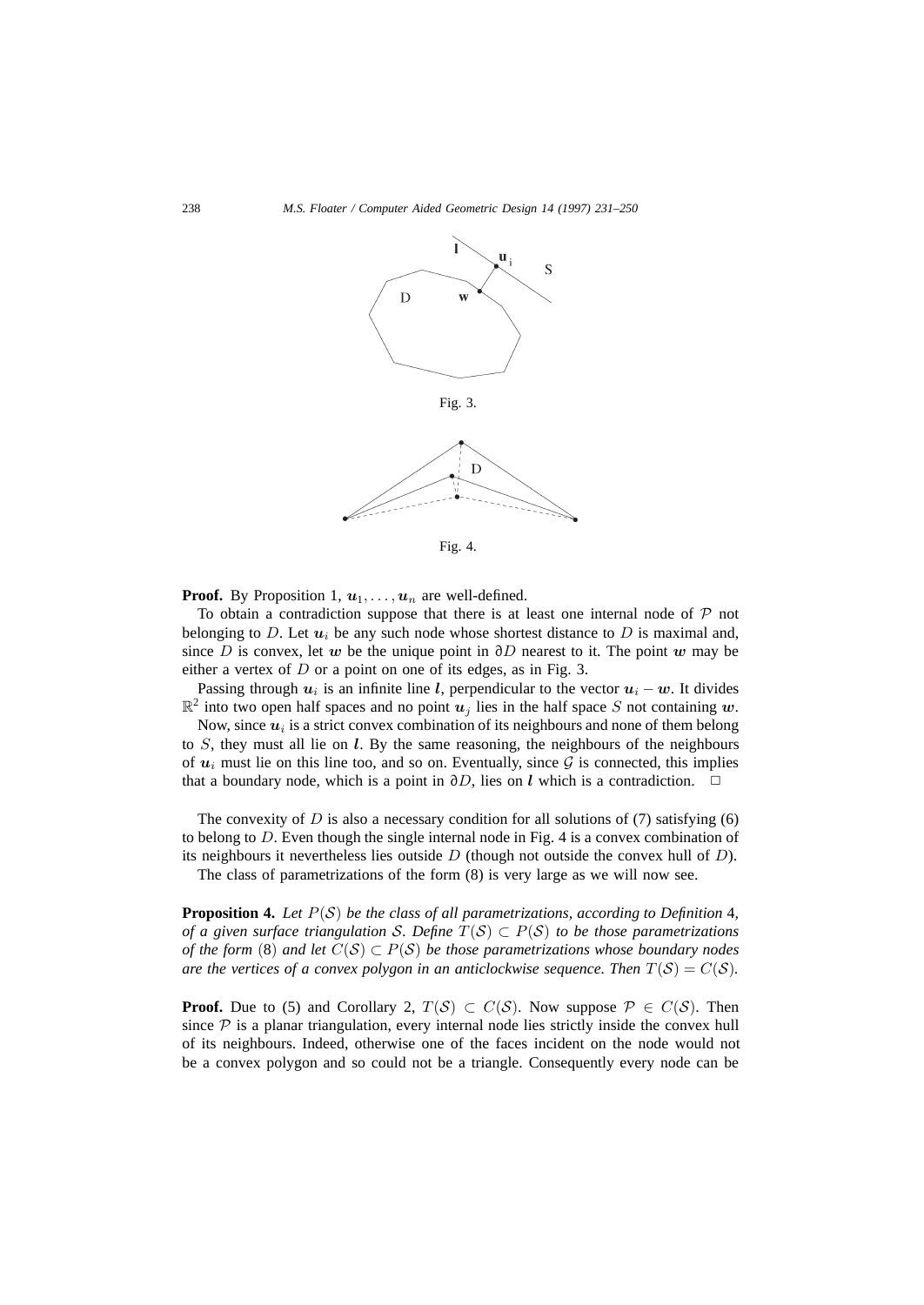expressed as a strict convex combination of its neighbours, i.e. in the form (7). Since moreover D is a convex polygon,  $P \in T(S)$ .  $\Box$ 

Condition (5) demands that  $(\mathbf{u}_{i+1} - \mathbf{u}_i) \times (\mathbf{u}_{i+2} - \mathbf{u}_{i+1}) > 0$  for all  $i = n+1, \ldots, N$ , where we define  $(a_1, a_2) \times (b_1, b_2) = a_1b_2 - a_2b_1$  and  $u_{N+k} = u_{n+k}$ , for  $k = 1, 2$ . In the numerical examples we have relaxed this to  $(u_{i+1} - u_i) \times (u_{i+2} - u_{i+1}) \geq 0$ . In this way  $D$  can be taken to be the unit square, with several boundary nodes lying along each of the four sides. This relaxation caused no problems in practice.

#### **5. Specific parametrizations**

Tutte's barycentric mapping  $(\lambda_{i,j} = 1/d_i)$ , for  $(i,j) \in E$ ) could be regarded as a generalization of uniform parametrization for point sequences. In this section we wish to discuss this and some further specific parametrizations. In order to motivate these, let us review parametrizations for point sequences.

Suppose  $X = \{x_1, \ldots, x_N\}$  is a sequence of points in  $\mathbb{R}^3$ . Then any increasing sequence of values  $T = \{t_1 < t_2 < \cdots < t_N\}$  is called a parametrization for X. It is usual to choose  $t_1$  arbitrarily, appropriate positive values  $L_1, \ldots, L_{N-1}$ , a constant  $\mu > 0$ , and then define  $t_{i+1} = t_i + \mu L_i$  recursively,  $i = 1, ..., N - 1$ . For example, when  $L_i$  is constant, T is called a uniform parametrization, while if  $L_i = ||x_{i+1} - x_i||$ then it is called chord length (Farin, 1988).

It is well known that choosing parameter values by chord length tends to lead to smoother curve approximations than using uniform especially when the data points are unevenly distributed; see (Foley and Nielson, 1992). For this reason we search for something analogous for surface triangulations. First observe that there are other ways of determining the  $t_i$  from the  $L_i$ .

**Proposition 5.** *Suppose*  $t_1 < t_2 < \cdots < t_N$ ,  $t_i \in \mathbb{R}$  and  $L_1, L_2, \ldots, L_{N-1} > 0$ ,  $L_i \in \mathbb{R}$ . *The following statements are equivalent:*

- (i)  $t_{i+1} = t_i + \mu L_i$ *, for*  $i = 1, ..., N 1$ *, some*  $\mu > 0$ *,*
- (ii) *if*  $s_1 = t_1$ ,  $s_N = t_N$ , then  $t_2, \ldots, t_{N-1}$  *minimize the functional*  $F(s_2, \ldots, s_{N-1}) =$  $\sum_{i=1}^{N-1} w_i (s_{i+1} - s_i)^2$ , where  $w_i = 1/L_i$ ,
- (iii)  $t_i = \lambda_{i,1} t_{i-1} + \lambda_{i,2} t_{i+1}$ , for  $i = 2, ..., N-1$ , where  $\lambda_{i,1} = L_i/(L_{i-1} + L_i)$  and  $\lambda_{i,2} = L_{i-1}/(L_{i-1} + L_i).$

**Proof.** We first show that (ii) implies (iii). Since  $F$  is convex, it is minimized when  $\partial F/\partial s_i = 0$ , for all i. These equations are precisely those in (iii). Conversely, (iii) implies (ii) since the minimum is unique. To see that (i) and (iii) are equivalent, one can easily show that they are both rearrangements of the equation  $(t_{i+1} - t_i)/(t_i - t_{i-1})$  $L_i/L_{i-1}$ . □

Thus if  $L_i$  is constant,  $t_i = (t_{i-1} + t_{i+1})/2$ , i.e.,  $t_i$  is the barycentre of its neighbours. This justifies the term uniform parametrization for  $P$  when  $\lambda_{i,j} = 1/d_i$ , for  $(i, j) \in E$ . When  $L_i = ||x_{i+1} - x_i||$ , Proposition 5 suggests two ways of generalizing the chord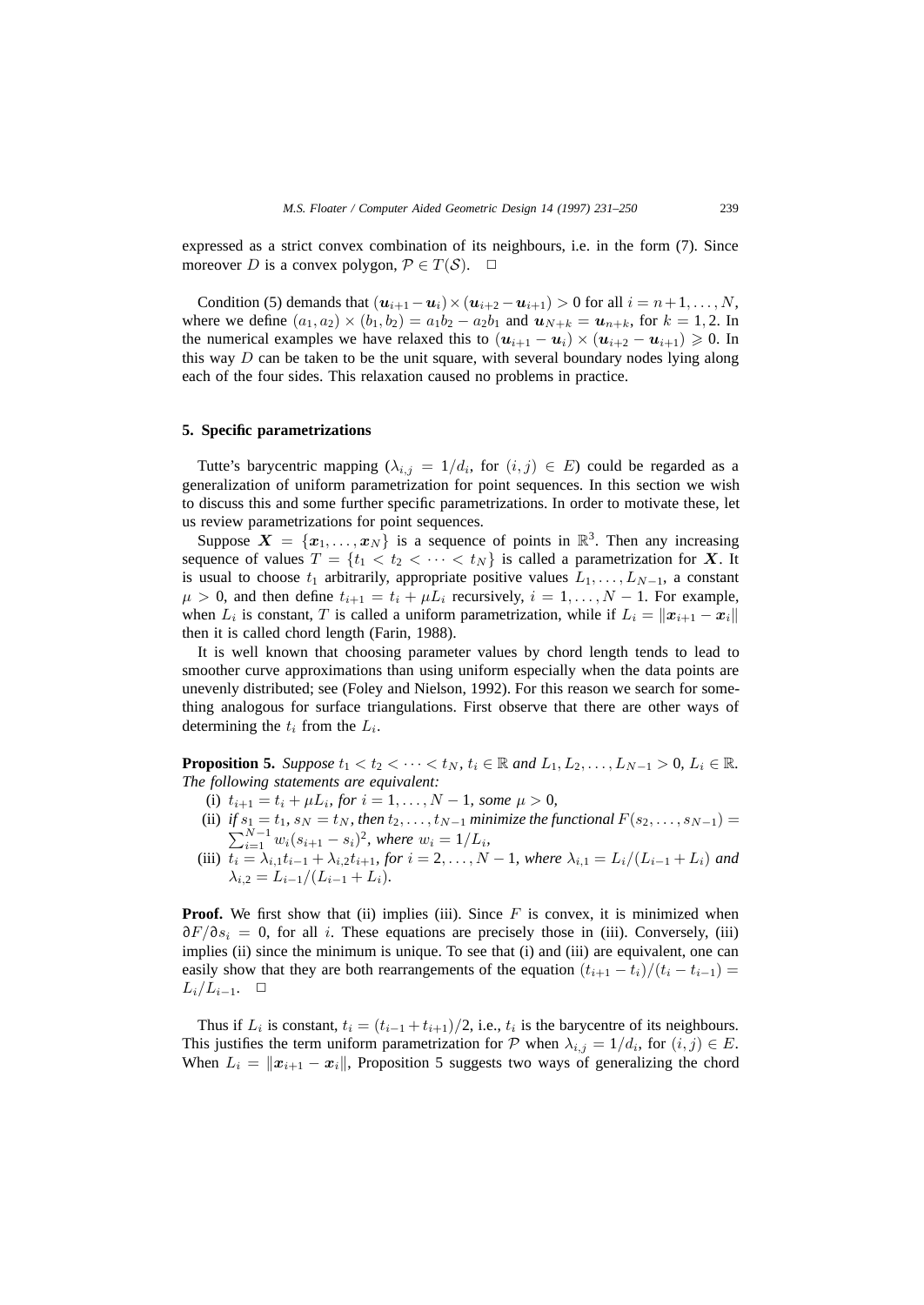length parametrization to surface triangulations: by minimizing squares of lengths of edges as in (ii); and by choosing the  $\lambda_{i,j}$  directly in a similar way to (iii). We now briefly consider the first of these, treating the other, which is much more effective, more thoroughly in the next section.

Suppose the boundary points  $u_{n+1}, \ldots, u_N$  have been chosen and are fixed. Then one could let the internal  $u_i$  be chosen to minimize the functional

$$
F(\boldsymbol{u}_1,\boldsymbol{u}_2,\ldots,\boldsymbol{u}_n)=\sum_{(i,j)\in E}w_{i,j}\|\boldsymbol{u}_i-\boldsymbol{u}_j\|^2,
$$

where  $w_{i,j} = w_{j,i} > 0$  for all  $(i, j) = (j, i) \in E$ . Since  $F : \mathbb{R}^{2n} \to \mathbb{R}$  is convex, it has a global minimum which is attained when  $\partial F/\partial u_i = \partial F/\partial v_i = 0$  for all i. Since  $||u_i - u_j||^2 = (u_i - u_j)^2 + (v_i - v_j)^2$ , we find

$$
\frac{\partial F}{\partial u_i} = 2 \sum_{j:(i,j)\in E} w_{i,j}(u_i - u_j), \qquad \frac{\partial F}{\partial v_i} = 2 \sum_{j:(i,j)\in E} w_{i,j}(v_i - v_j),
$$

and consequently,  $u_i = \sum_{j:(i,j)\in E} w_{i,j} u_j / \sum_{j:(i,j)\in E} w_{i,j}$ . This is equivalent to solving (7) with  $\lambda_{i,j} = w_{i,j} / \sum_{j:(i,j) \in E} w_{i,j}$ . In particular when  $w_{i,j}$  is constant for all  $(i,j) \in E$ E, then  $\lambda_{i,j} = 1/d_i$ . Thus Tutte's barycentric mapping, or uniform parametrization, minimizes the sum of the squares of lengths of edges in  $P$ , with respect to a fixed boundary.

Surface approximations were computed based on the parametrizations obtained by setting  $w_{i,j} = 1/||x_i - x_j||^q$ , for several values of q including 1. Though the surfaces were generally smoother than when using the uniform parametrization they still suffered from unwanted oscillations. This is probably due to the degrees of freedom being restricted by the condition  $w_{i,j} = w_{j,i}$ .

#### **6. Shape-preserving parametrization**

The chord length parametrization for a sequence of points  $x_1, \ldots, x_N \in \mathbb{R}^3$  has the property that if the  $x_i$  lie on a straight line then there is some affine mapping  $\phi : \mathbb{R}^3 \to \mathbb{R}^3$ such that  $t_i = \phi(\mathbf{x}_i)$  (where we identify  $t_i$  with the point  $(t_i, 0, 0)$ ). It is a property of this kind we wish to retain in the bivariate case and we now describe a *shape-preserving parametrization*.

Let  $\mathcal{S}(\mathcal{G}, \mathbf{X})$ , where  $\mathcal{G} = \mathcal{G}(V, E, F)$ , be a surface triangulation and suppose that every triangular facet is nondegenerate (has affinely independent vertices). For each i, let  $\mathcal{G}_i$  be the subgraph of  $G$  whose nodes are i and its neighbours in  $G$ , and whose edges are edges in E which connect pairs of nodes in  $\mathcal{G}_i$ . Further let  $x_{j_1}, \ldots, x_{j_{d_i}}$  be the neighbours of  $x_i$  in any anticlockwise sequence, relative to  $G$ , and define  $X_i = \{x_i, x_{j_1}, \ldots, x_{j_{d_i}}\}.$ Then, referring to Fig. 5, our basic idea is to

(i) find a local shape-preserving parametrization  $P_i$  for  $S_i = S_i(G_i, X_i)$ , mapping  $x_i$ into  $p \in \mathbb{R}^2$  and  $x_{j_1}, \ldots, x_{j_d}$  into suitable  $p_1, \ldots, p_{d_i} \in \mathbb{R}^2$  and,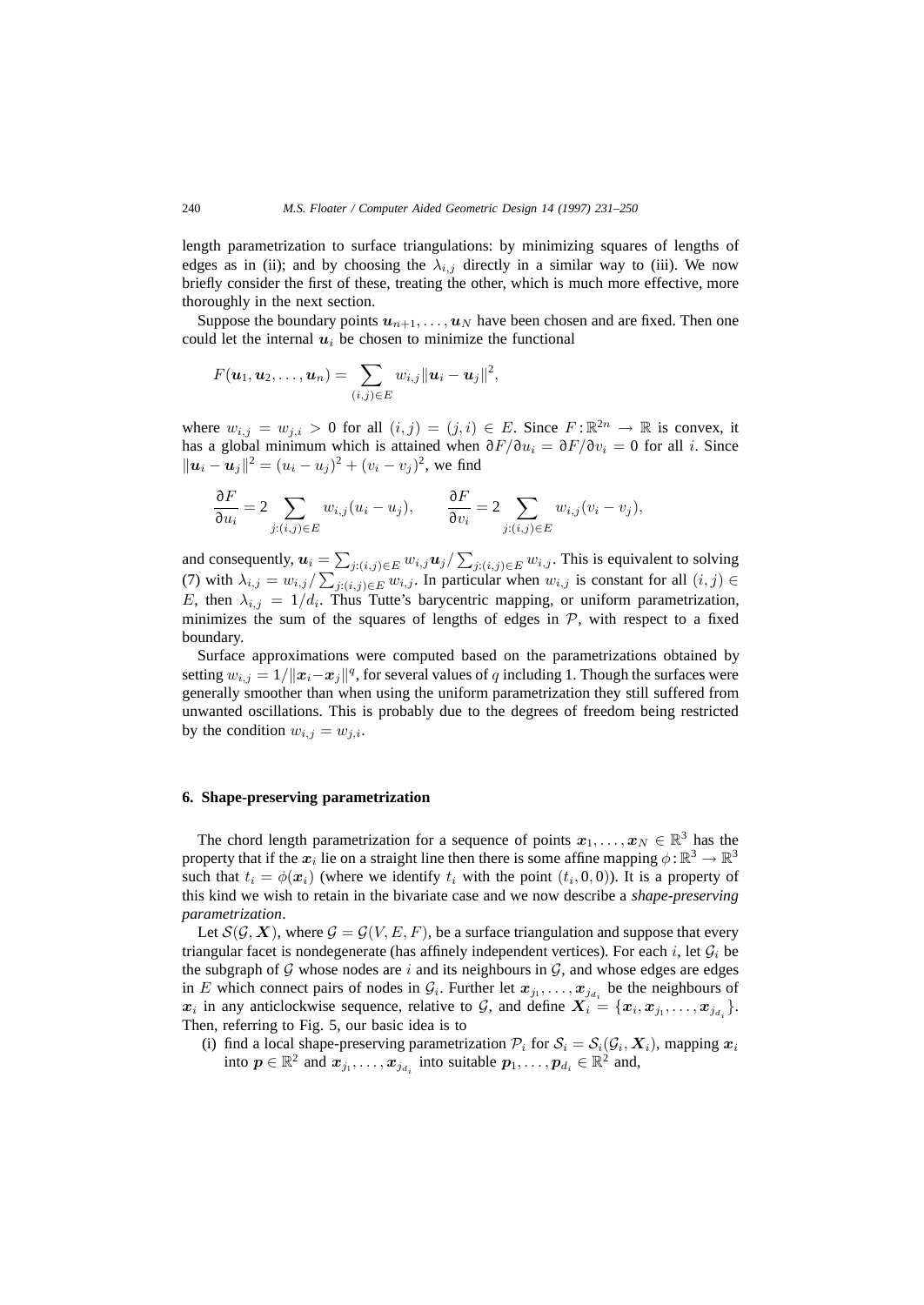

Fig. 5. The subtriangulation  $S_i(\mathcal{G}_i, \mathbf{X}_i)$  and a local parametrization  $\mathcal{P}_i$ .

(ii) choose  $\lambda_{i,j} > 0$ , for j:  $(i, j) \in E$  to satisfy

$$
p = \sum_{k=1}^{d_i} \lambda_{i,j_k} p_k, \qquad \sum_{k=1}^{d_i} \lambda_{i,j_k} = 1.
$$
 (12)

*Step* (i). There are different ways of mapping  $S_i$  into the plane. The obvious approach is to project it onto the least squares plane through  $x_i$  and its neighbours or onto the plane whose normal is an average of the normals of the triangular facets in  $S_i$ . However both these methods can be unstable when there are large angles between the triangular facets in  $S_i$ . We have adopted instead a neat method, due to Welch and Witkin (1994), for making local parametrizations for surface triangulations which emulates the so-called geodesic polar map, a local mapping known in differential geometry which preserves arc length in each radial direction. The method requires only nondegenerate facets.

Let ang( $a, b, c$ ) denote the angle between the vectors  $a - b$  and  $c - b$ , signed if they are in  $\mathbb{R}^2$ . Welch and Witkin (1994) choose any  $p \in \mathbb{R}^2$  and  $p_1, \ldots, p_{d_i} \in \mathbb{R}^2$  satisfying, for  $k = 1, \ldots, d_i$ ,

$$
\|\boldsymbol{p}_k-\boldsymbol{p}\|=\|\boldsymbol{x}_{j_k}-\boldsymbol{x}_i\|,\quad \text{ang}(\boldsymbol{p}_k,\boldsymbol{p},\boldsymbol{p}_{k+1})=2\pi\,\text{ang}(\boldsymbol{x}_{j_k},\boldsymbol{x}_i,\boldsymbol{x}_{j_{k+1}})/\theta_i,\qquad(13)
$$

where  $\theta_i = \sum_{k=1}^{d_i} \arg(x_{j_k}, x_i, x_{j_{k+1}})$  and  $x_{j_{d_i+1}} = x_{j_1}, p_{d_i+1} = p_1$ . One can see that *p* and  $p_1, \ldots, p_{d_i}$  are unique up to translations and rotations in  $\mathbb{R}^2$ . In the implementation we have set  $p = 0$  and  $p_1 = (\Vert x_{j1} - x_i \Vert, 0)$  to use up the spare degrees of freedom and then computed  $p_2, \ldots, p_{d_i}$  in sequence.

*Step* (ii). The points  $p_1, \ldots, p_{d_i}$  are the vertices of a star-shaped polygon with *p* in its kernel. We now wish to find suitable  $\lambda_{i,j_k}$  satisfying (12). If  $d_i = 3$  they are the unique barycentric coordinates of *p* with respect to  $\triangle p_1 p_2 p_3$ :

$$
\lambda_{i,j_1} = \frac{\operatorname{area}(\bm{p},\bm{p}_2,\bm{p}_3)}{\operatorname{area}(\bm{p}_1,\bm{p}_2,\bm{p}_3)}, \quad \lambda_{i,j_2} = \frac{\operatorname{area}(\bm{p}_1,\bm{p},\bm{p}_3)}{\operatorname{area}(\bm{p}_1,\bm{p}_2,\bm{p}_3)}, \quad \lambda_{i,j_3} = \frac{\operatorname{area}(\bm{p}_1,\bm{p}_2,\bm{p})}{\operatorname{area}(\bm{p}_1,\bm{p}_2,\bm{p}_3)}. (14)
$$

For  $d_i > 3$  there is some choice. The following definition has been implemented and yields good results in numerical examples. Regarding Fig. 5, for each  $l \in \{1, \ldots, d_i\}$ , the straight line through  $p_l$  and  $p$  intersects the polygon at a unique second point which is either a vertex  $p_{r(l)}$  or lies on a line segment with endpoints  $p_{r(l)}$  and  $p_{r(l)+1}$ . In either case, there is a unique  $r(l) \in \{1, \ldots, d_i\}$  and unique  $\delta_1$ ,  $\delta_2$ ,  $\delta_3$  such that  $\delta_1 > 0$ ,  $\delta_2 > 0, \ \delta_3 \geq 0, \ \delta_1 + \delta_2 + \delta_3 = 1$  and

$$
\boldsymbol{p} = \delta_1 \boldsymbol{p}_l + \delta_2 \boldsymbol{p}_{r(l)} + \delta_3 \boldsymbol{p}_{r(l)+1}.
$$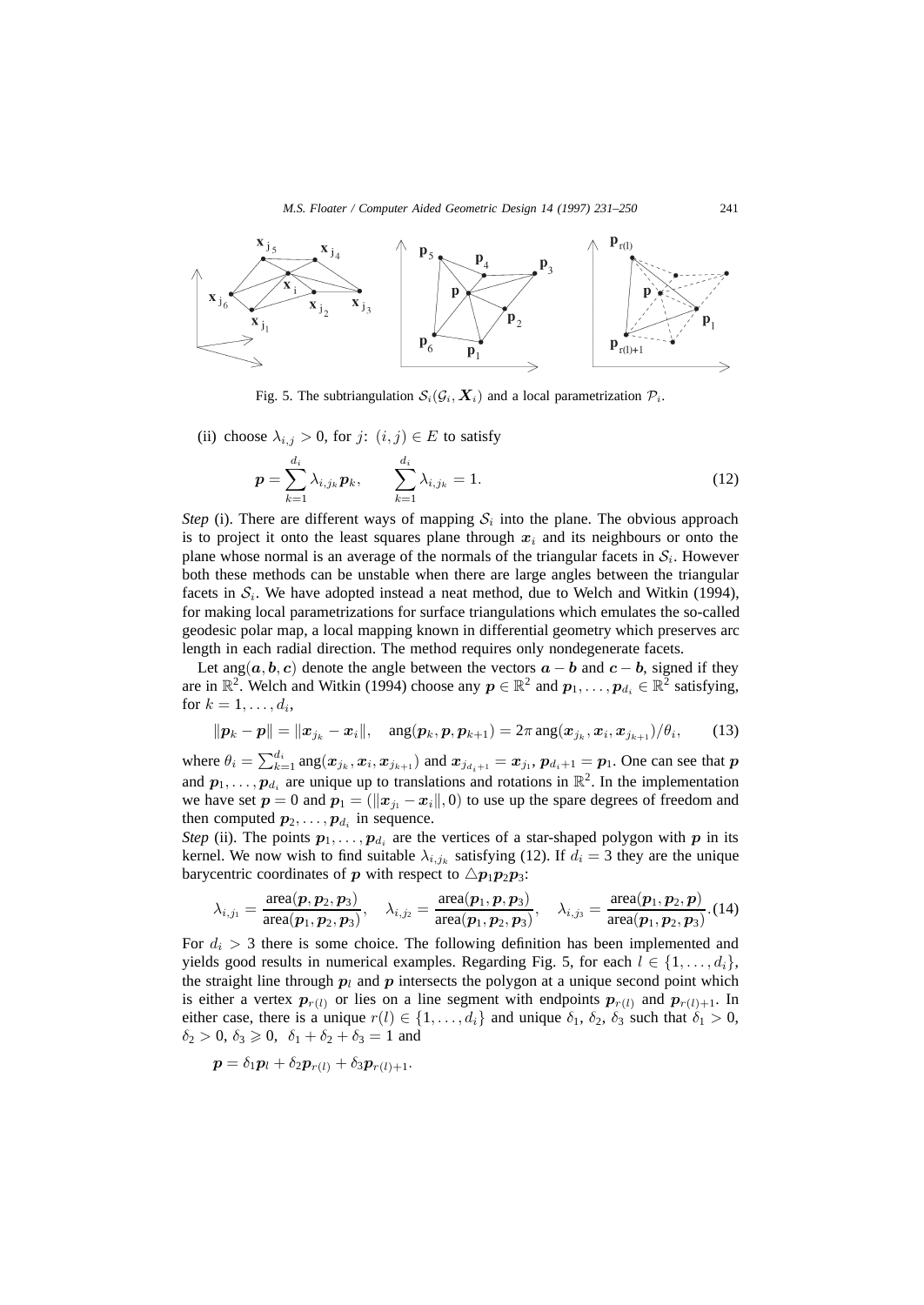Define  $\mu_{k,l}$ , for  $k = 1, ..., d_i$ , by  $\mu_{l,l} = \delta_1$ ,  $\mu_{r(l),l} = \delta_2$ ,  $\mu_{r(l)+1,l} = \delta_3$ , and  $\mu_{k,l} = 0$ otherwise. Then for each l we now find

$$
\boldsymbol{p} = \sum_{k=1}^{d_i} \mu_{k,l} \boldsymbol{p}_k, \quad \sum_{k=1}^{d_i} \mu_{k,l} = 1, \ \mu_{k,l} \geqslant 0.
$$

Finally define

$$
\lambda_{i,j_k} = \frac{1}{d_i} \sum_{l=1}^{d_i} \mu_{k,l}, \quad k = 1, \dots, d_i.
$$
 (15)

Since  $\mu_{k,k}$  is nonzero for every k we note that  $\lambda_{i,j,k} > 0$  for all k. One also finds that

$$
\boldsymbol{p} = \frac{1}{d_i} \sum_{l=1}^{d_i} \boldsymbol{p} = \frac{1}{d_i} \sum_{l=1}^{d_i} \sum_{k=1}^{d_i} \mu_{k,l} \boldsymbol{p}_k = \sum_{k=1}^{d_i} \frac{1}{d_i} \sum_{l=1}^{d_i} \mu_{k,l} \boldsymbol{p}_k = \sum_{k=1}^{d_i} \lambda_{i,j_k} \boldsymbol{p}_k,
$$

and

$$
\sum_{k=1}^{d_i} \lambda_{i,j_k} = \sum_{k=1}^{d_i} \frac{1}{d_i} \sum_{l=1}^{d_i} \mu_{k,l} = \frac{1}{d_i} \sum_{l=1}^{d_i} \sum_{k=1}^{d_i} \mu_{k,l} = \frac{1}{d_i} \sum_{l=1}^{d_i} 1 = 1.
$$

Note also that when  $d_i = 3$ ,  $r(l) = l + 1$ , and

 $\lambda_{i,j_k} = \mu_{k,1} = \mu_{k,2} = \mu_{k,3}$ 

and thus (15) conforms with (14). Further, since affine combinations are invariant under translations and rotations, the  $\mu_{k,l}$  and therefore the  $\lambda_{i,j_k}$  are uniquely determined by (13) and hence also by  $X_i$ . Moreover each  $\lambda_{i,j_k}$  depends continuously (but not smoothly) on  $x_i$  and  $x_{j_1}, \ldots, x_{j_d}$ . One could also consider taking a weighted average in (15) but this has not been implemented.

The choice of  $\lambda_{i,j_k}$  in (15) provides the following reproduction property. In what follows we identify a point  $u = (u, v) \in \mathbb{R}^2$  with the point  $(u, v, 0) \in \mathbb{R}^3$ .

**Proposition 6.** Suppose that S is planar and that its boundary nodes  $x_1, \ldots, x_N$  form *a convex polygon in the plane containing* S. Let  $\mathcal{P}(\mathcal{G}, U_b, \Lambda)$  be a parametrization in *which*  $\Lambda$  *is defined in* (15) *and such that the boundary points*  $x_{n+1},..., x_N$  *are mapped affinely into*  $u_{n+1},...,u_N \in U_b$ . Then the parametrization P is an affine mapping of S.

**Proof.** Let  $\phi: \mathbb{R}^3 \to \mathbb{R}^3$  be the affine mapping for which  $u_i = \phi(x_i)$  for  $i = n + 1$ 1,..., N. It is required to show that also  $u_i = \phi(x_i)$  for  $i = 1, \ldots, n$ . Using vector and matrix notation we can express  $\phi$  as  $\phi(x) = Mx + b$  for some nonsingular 3  $\times$  3 matrix M and vector b, such that the third coordinate of  $\phi(x)$  is zero for all x in the plane containing S. Due to (13), since each  $S_i$  is planar, each internal node  $x_i$  and its neighbours are affinely mapped into *p* and its neighbours. It follows from (15) that the  $\lambda_{i,j}$  satisfy

$$
\boldsymbol{x}_i-\sum_{j=1}^N\lambda_{i,j}\boldsymbol{x}_j=0,\quad i=1,\ldots,n.
$$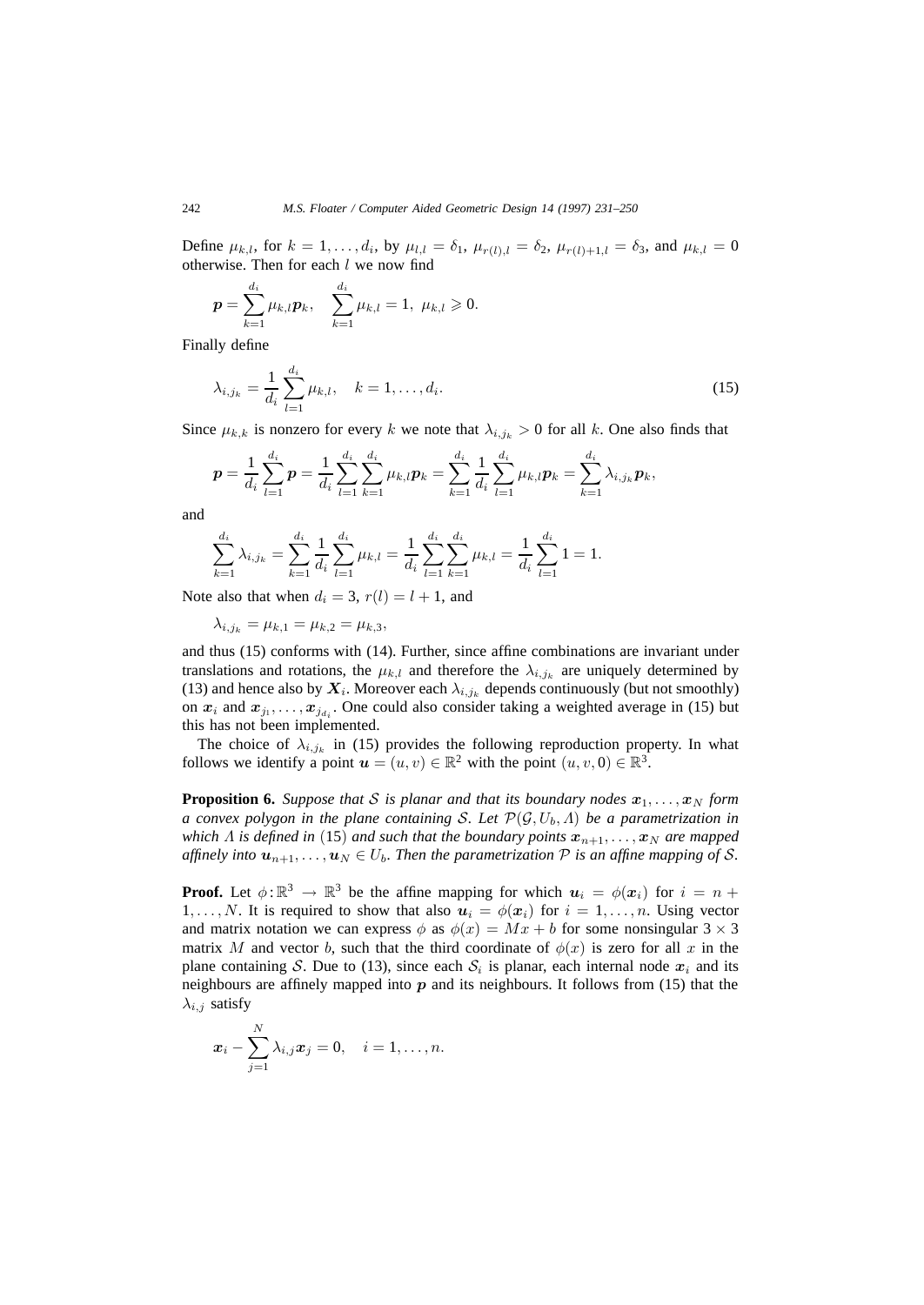Therefore,

$$
\phi(\boldsymbol{x}_i) - \sum_{j=1}^N \lambda_{i,j} \phi_i(\boldsymbol{x}_j) = M\boldsymbol{x}_i + b - \sum_{j=1}^N \lambda_{i,j} (M\boldsymbol{x}_j + b)
$$

$$
= M\left(\boldsymbol{x}_i - \sum_{j=1}^N \lambda_{i,j} \boldsymbol{x}_j\right) = 0.
$$

Because the solutions to (7) are unique it follows that  $\phi(\mathbf{x}_i) = \mathbf{u}_i$  for  $i = 1, \ldots, n$  as required.  $\square$ 

The choice of the boundary ∂D should depend on the application and the kind of approximation. If one requires a tensor–product spline approximation the natural choice is the unit square. One could use the unit circle if an approximation in the form of triangular patches or radial basis functions is desirable. When constructing a shapepreserving parametrization, numerical examples have suggested that a good placement of the boundary points  $u_{n+1}, \ldots, u_N$  around ∂D is by chord length.

#### **7. Numerical examples**

It was found after some experimentation that the matrix equations (10) can adequately be solved by LU decomposition (Golub and Van Loan, 1989) for  $n$  up to 500. Beyond that the structure of the matrix A suggests an iterative method would be better.

The matrix  $\hat{A}$  in (10) is diagonally dominant though not strictly diagonally dominant in any row i if all neighbours of  $x_i$  are internal nodes. It is also sparse but it will not in general be possible to arrange the nonzero entries in a diagonal band structure. This kind of matrix occurs frequently in the numerical solution of differential equations and it was found that an iterative method called Bi-CGSTAB (van der Vorst, 1992) was highly effective. This is a variant of the conjugate gradient method for nonsymmetric matrices.

Bi-CGSTAB was used to solve each equation in (10) for n of the order of 25 000, setting every internal  $u_i = (u_i, v_i)$  to be a point in the centre of D as an initial guess. The algorithm could be stopped after only a few hundred iterations and no instabilities were experienced. A suitable data structure for the triangulations is that proposed by Cline and Renka (1984) for efficient storage of triangulations.

Fig. 6 shows a Delaunay triangulation of a set of 27 scattered data points in the plane. The points were mapped uniformly  $(\lambda_{i,j} = 1/d_i \text{ for } (i,j) \in E)$  into the unit disc in Fig. 7, placing the eight boundary nodes uniformly around the unit circle. In Fig. 8, the same points were mapped into the unit square  $[0, 1] \times [0, 1]$ . This time four chosen 'corner' boundary points were mapped to the corners of the square and the remaining boundary points mapped uniformly along each side. The points were mapped using the shape-preserving parametrization (15) in Fig. 9, the 'sides' being mapped by chord length.

Fig. 10 shows a surface triangulation  $S$  of 1000 points sampled from a salt dome, a geological object with an overhang. Three parametrizations  $P$  in the unit square are displayed in Figs. 11, 13, and 15, using respectively (i) uniform, (ii) weighted least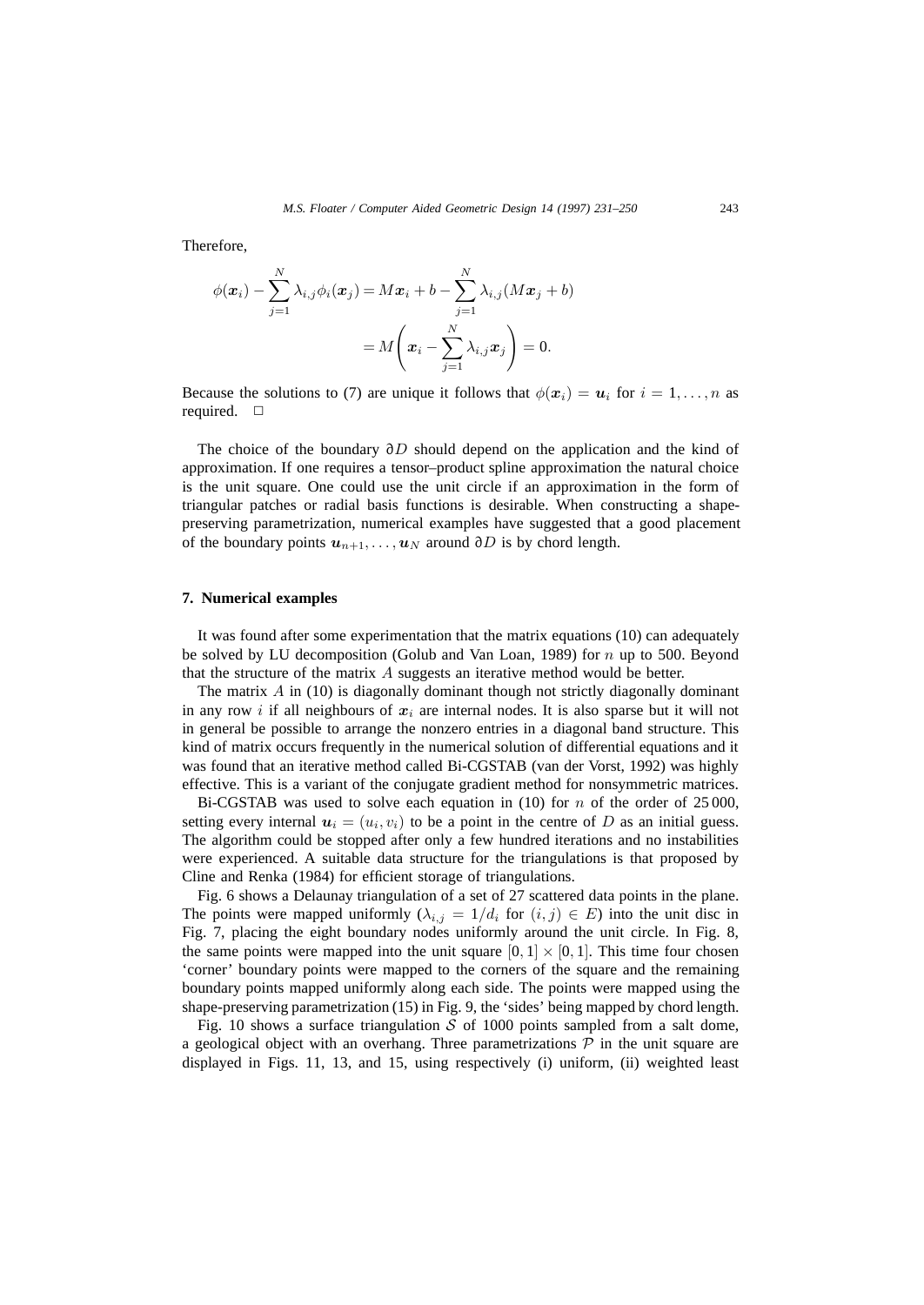

Fig. 6. Delaunay triangulation.



Fig. 7. Uniform parametrization.



Fig. 8. Uniform parametrization.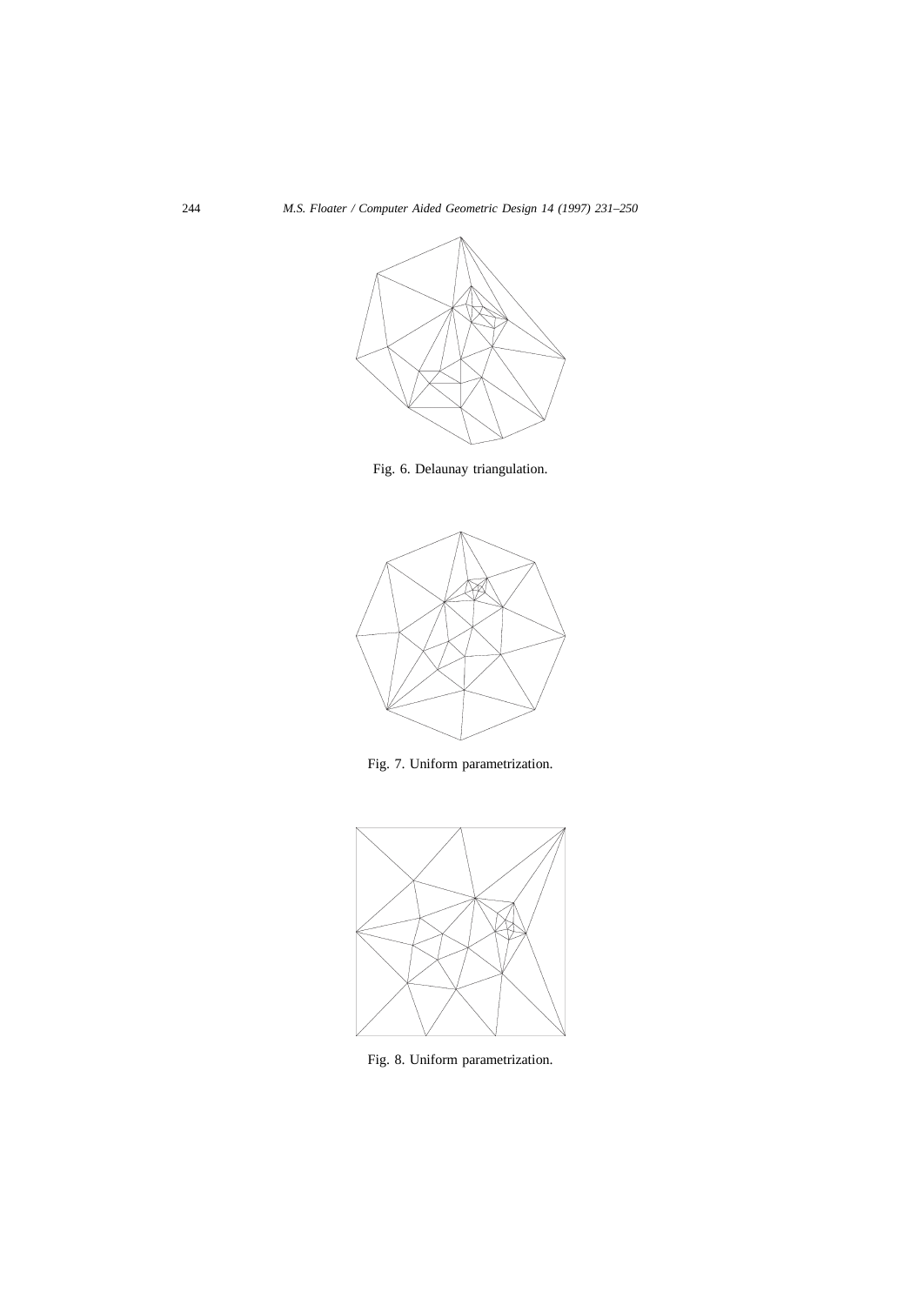

Fig. 9. Shape-preserving parametrization.



Fig. 10. Triangulated salt dome



Fig. 11. Uniform parametrization.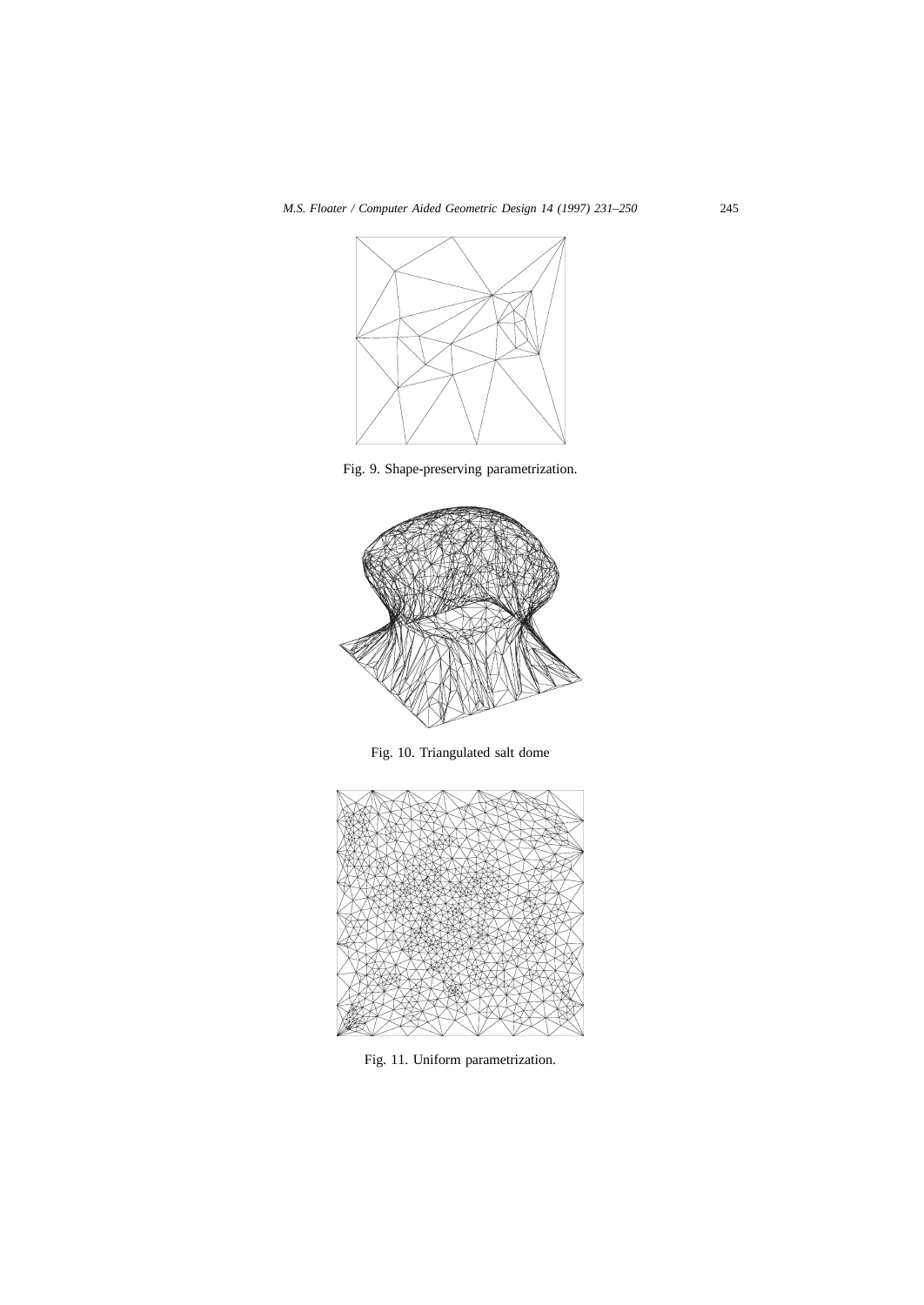

Fig. 12. Surface approximation.



Fig. 13. Weighted least squares parametrization.



Fig. 14. Surface approximation.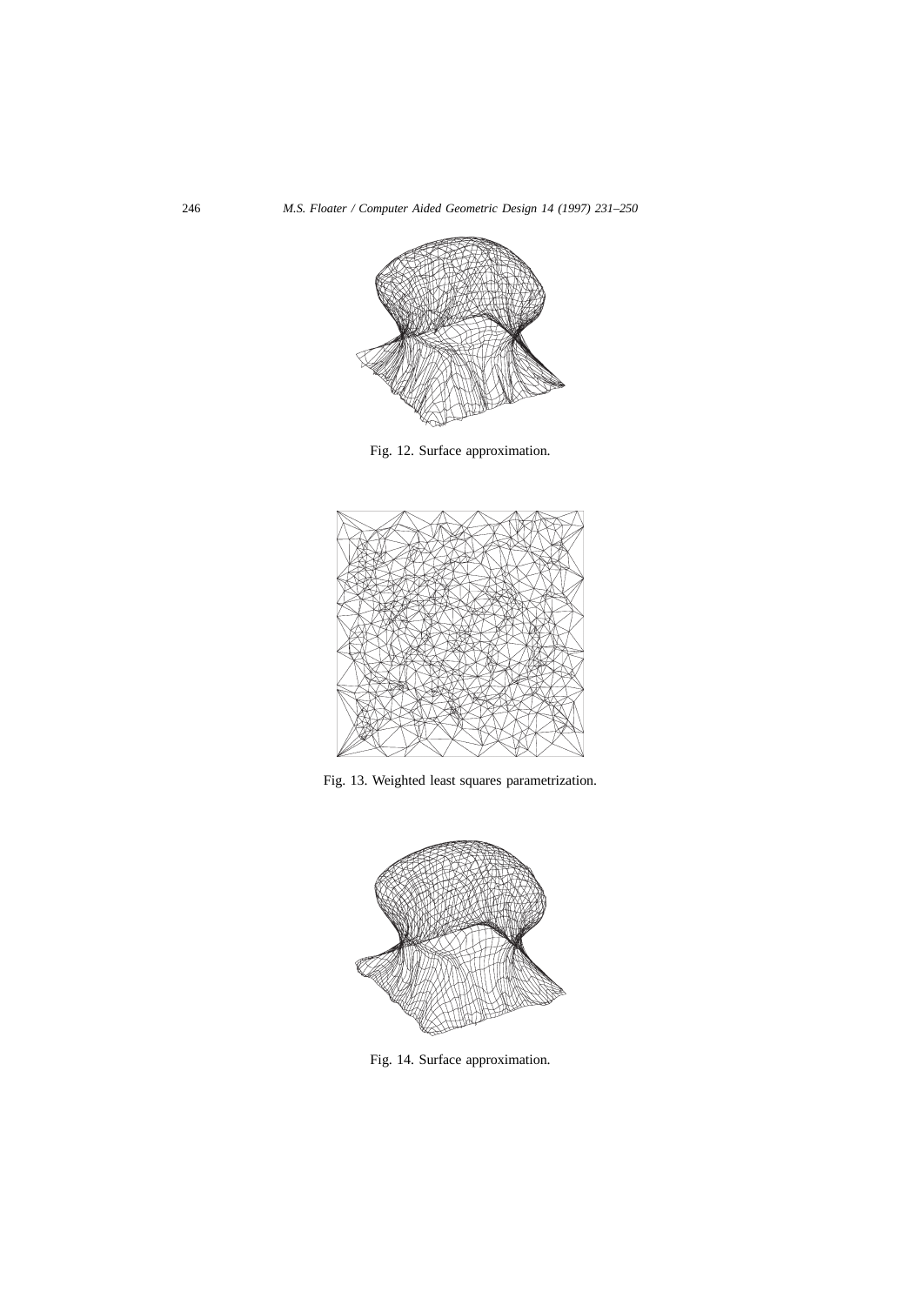

Fig. 15. Shape-preserving parametrization.



Fig. 16. Surface approximation.

squares of edge lengths with  $w_{i,j} = 1/||x_i - x_j||$ , and (iii) shape-preserving. As in the previous example, four corner points were mapped to the corners of the square, and the sides were mapped uniformly in the first and by chord length in the second two. In each case three  $C<sup>1</sup>$  piecewise-cubic interpolants x, y, z, satisfying (3), were then made using the Clough Tocher split on  $P$  (Farin, 1986; Franke and Schumaker, 1986). The resulting interpolatory surface  $s(u, v)$ , of the form (4) was then sampled on a square  $40 \times 40$ grid and interpolated by a  $C^2$  cubic tensor product spline  $s'(u, v)$ . These are shown in Figs. 12, 14, and 16, respectively. It is very clear that the third surface, based on the shape-preserving parametrization, is visually smoother than the first two.

Finally by retriangulating the  $u_i \in \mathcal{P}$ , with a new triangulation  $\hat{\mathcal{P}}$ , one obtains a new surface triangulation  $\hat{S}$ , parametrized by  $\hat{\mathcal{P}}$ , having the same nodes  $x_i$  as S. If one chooses  $\hat{P}$  to satisfy some desirable property, this property can be transmitted to  $\hat{S}$ , providing an interesting way of 'optimizing' surface triangulations. Such optimizations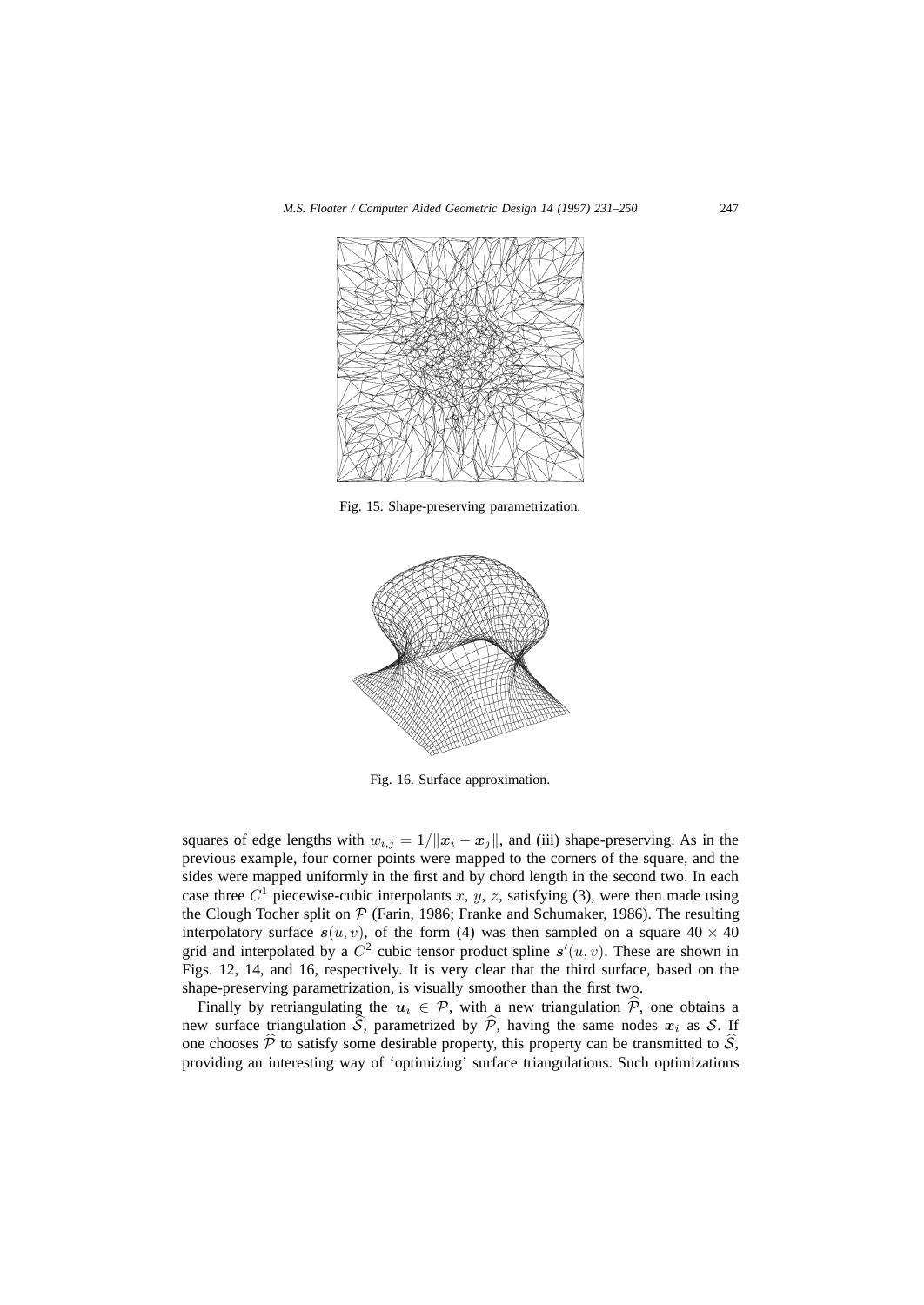

Fig. 17. Delaunay retriangulation.



Fig. 18. Surface approximation.



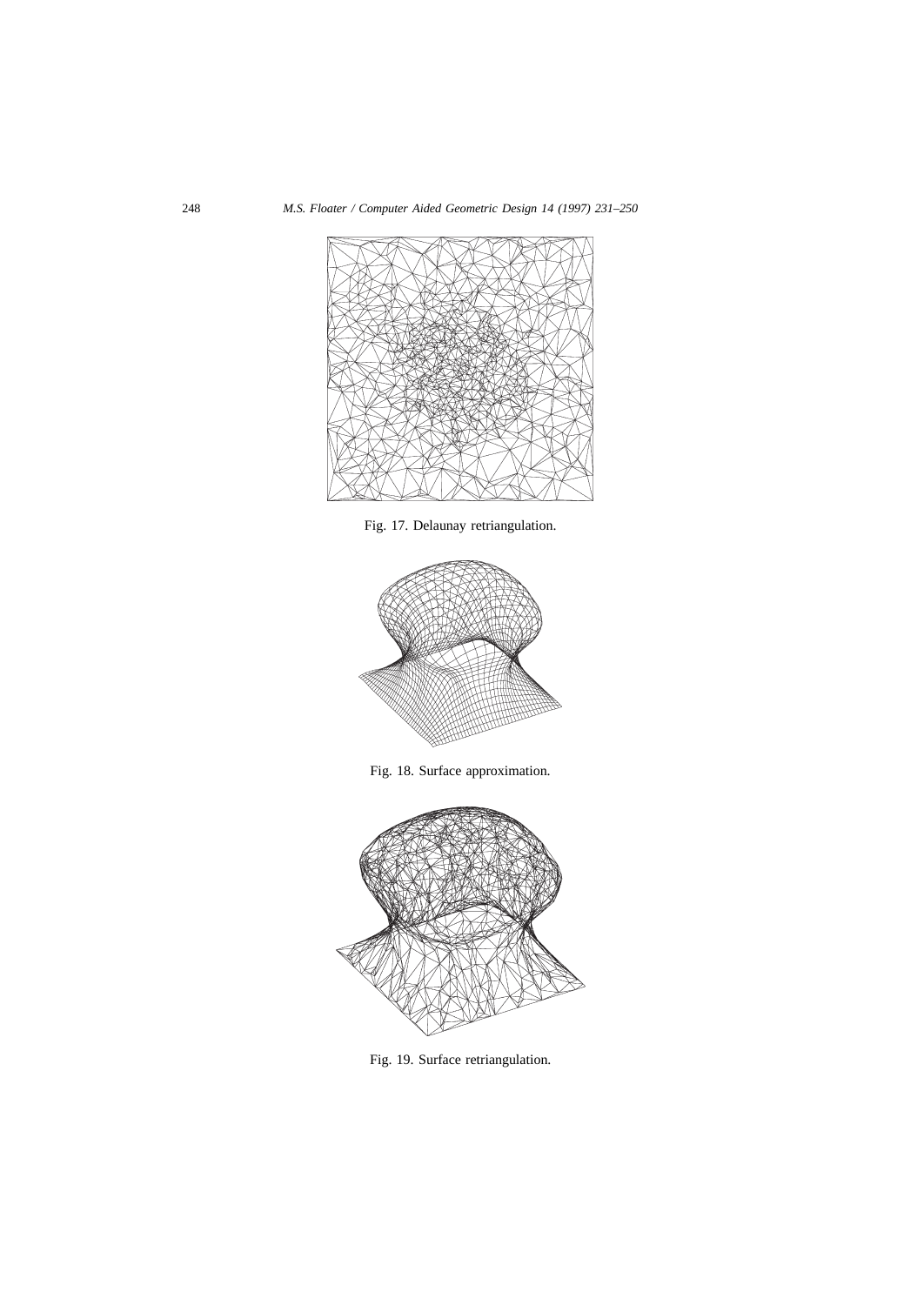are usually based on recursively swapping edges in an existing one according to some goodness criterion as described by Schumaker (1987), and Dyn et al. (1990).

Moreover replacing P by  $\hat{P}$  may have a beneficial effect on the surface approximation when it is based on piecewise polynomials on  $\hat{\mathcal{P}}$ . In Fig. 17 the Delaunay triangulation  $\hat{\mathcal{P}}$ , which maximizes the minimum angle of its triangles, was computed for the  $u_i$  appearing in Fig. 15. The tensor product surface approximation  $\hat{s}$ <sup>'</sup> of  $\hat{S}$  is displayed in Fig. 18. The new surface appears to be somewhat smoother than that in Fig. 16, benefiting from more well-proportioned triangles. The corresponding surface retriangulation  $\hat{S}$  is displayed in Fig. 19 and it has as might be expected, less long thin triangles than the original in Fig. 10. However note that any retriangulation of the parametrization depends on the choice of the boundary.

### **8. Final remarks**

A method for making shape-preserving parametrizations of surface triangulations has been presented and used to generate well-behaved smooth surface interpolations and approximations.

In this paper  $G$  was assumed to be a triangulated graph. Tutte's barycentric mapping applies to more general graphs, having faces with more than three edges, for example rectangular networks or the graph in Fig. 2. With care, the shape-preserving parametrization could similarly be extended to various networks of points in  $\mathbb{R}^3$ .

#### **Acknowledgement**

I wish to thank Hermann Kellermann at SINTEF for help with the implementation of the numerical examples. I am also grateful to Jesus Miguel Carnicer for suggesting ´ improvements to the layout of the paper.

#### **References**

Atkinson, K.E. (1989), *An Introduction to Numerical Analysis*, Wiley, New York.

- de Boor, C. (1978), *A Practical Guide to Splines*, Springer, New York.
- Chiba, N., Onoguchi, K. and Nishizeki, T. (1985), Drawing plane graphs nicely, Acta Informatica 22, 187–201.
- Cline, A.K. and Renka, R.L. (1984), A storage-efficient method for construction of a Thiessen triangulation, Rocky Mountain J. Math. 14, 119–139.
- Dyn, N., Levin, D. and Rippa, S. (1990), Data dependent triangulations for piecewise linear interpolation, IMA J. Numer. Anal. 10, 137–154.

Farin, G. (1988), *Curves and Surfaces for Computer Aided Geometric Design*, Academic Press, San Diego.

- Farin, G. (1986), Triangular Bernstein–Bezier patches, Computer Aided Geometric Design 3, 83– ´ 128.
- Fáry, I. (1948), On straight line representation of planar graphs, Acta Sci. Math. Szeged 11, 229-233.